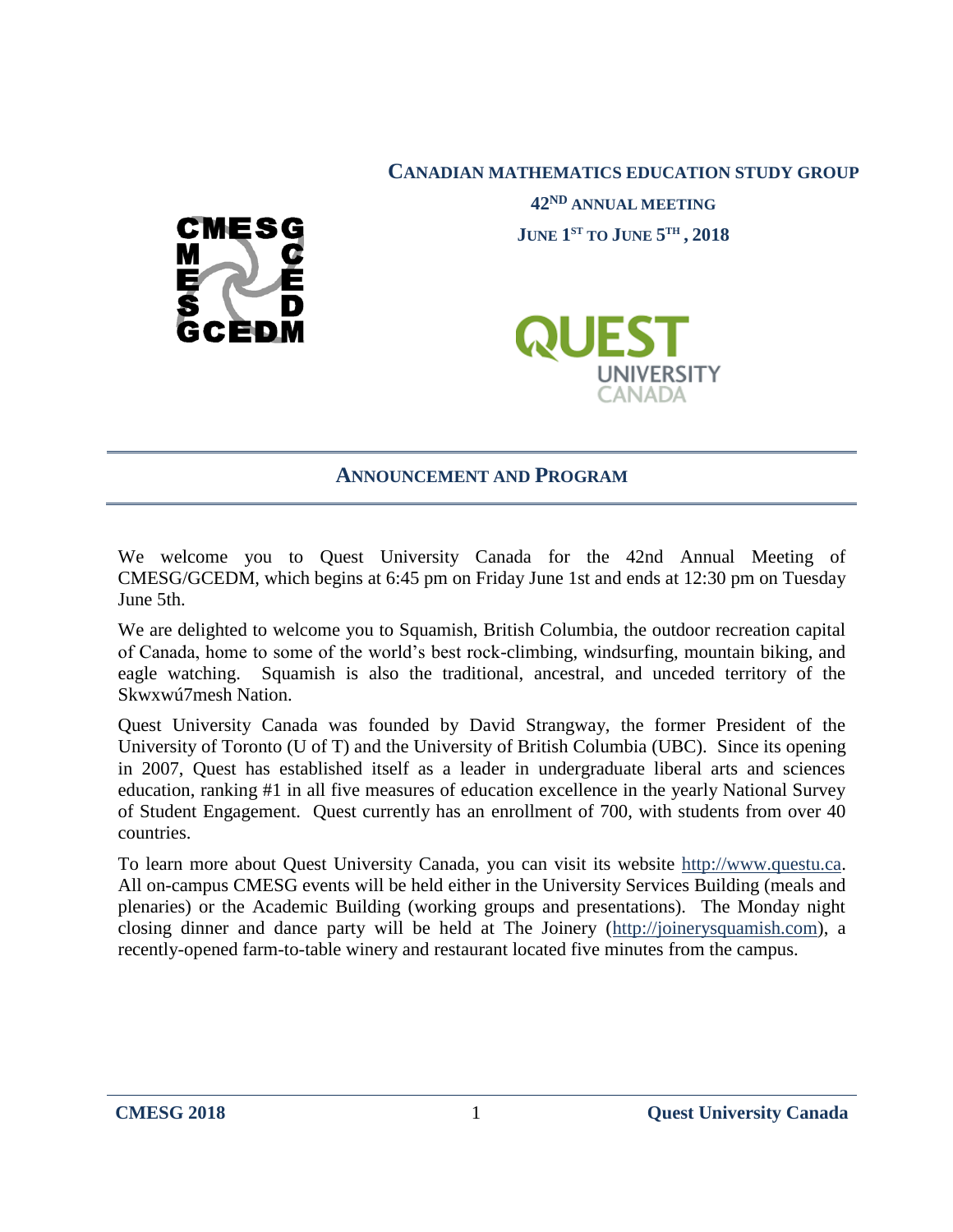#### **WELCOME AND REGISTRATION**

Registration on Friday will be from 2:30 pm to 6:45 pm, in the first floor of the University Services Building, the same location as the opening session, plenary, and post-plenary reception. Dinner (at 5:00 pm) will be held in the top floor of the University Services Building, in the dining hall.

We will be providing you with a conference agenda, that will include all of the key information that you will need to know – e.g. official schedule, phone numbers, Wi-Fi password. However, we will not be providing any mugs or bags, so we ask you to bring your own mug and bag.

All CMESG events will take place in Building #1 (University Services) and Building #3 (Academic) in the map below. Participants staying on campus will stay in Building #8 (South Village) or Building #12 (Red Tusk).

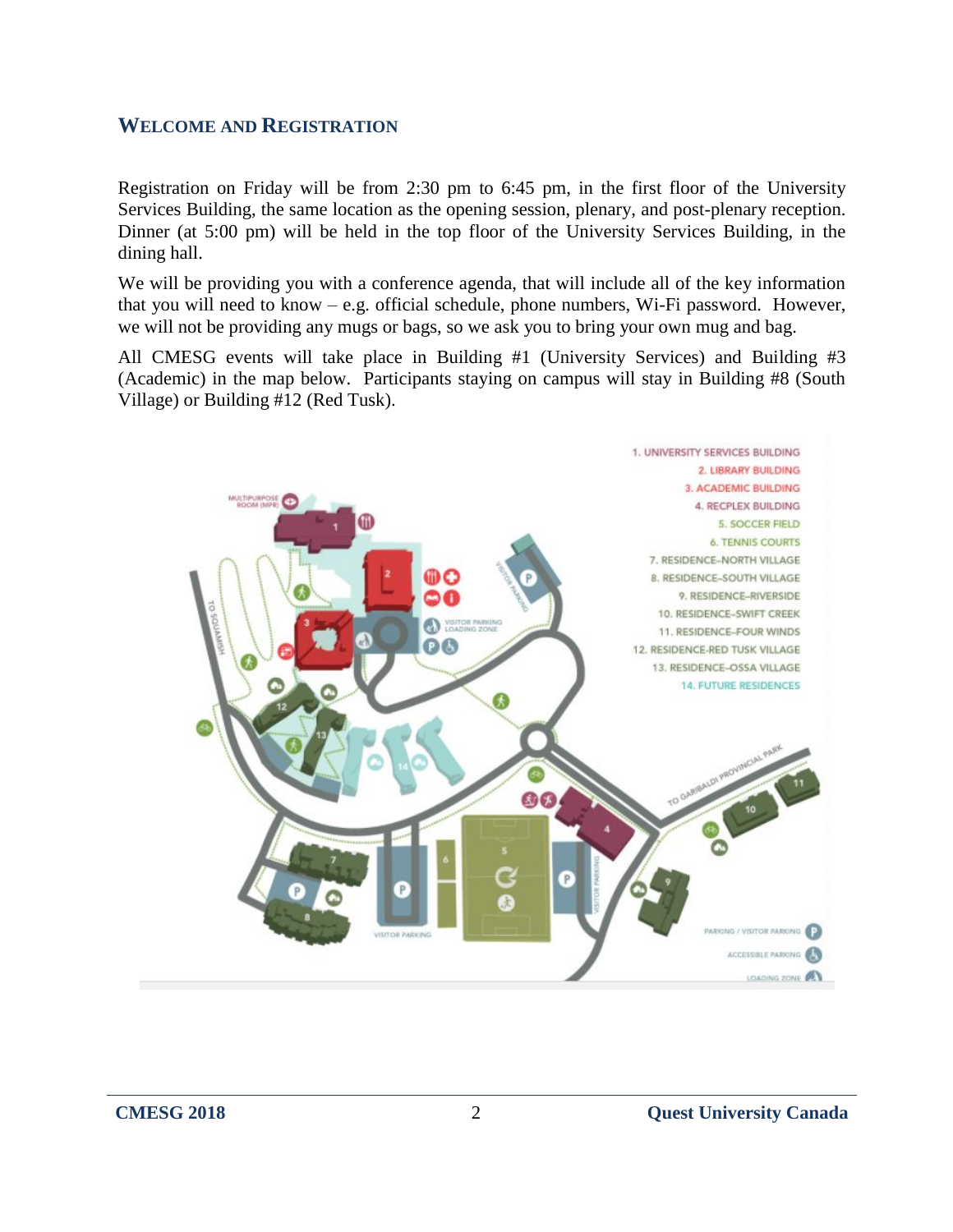# **HOW TO GET THERE**

Quest University is located in Squamish, a one-hour drive from downtown Vancouver.

The local organizing committee will organize a CMESG Carpool so that conference participants can get a ride from Vancouver to Squamish on Thursday May 31st and Friday June 1st, and from Squamish to Vancouver on Tuesday June 5th.

We encourage participants to join the CMESG Carpool, either as a driver or as a passenger. The pickup and dropoff locations will be Vancouver (YVR) Airport and Metro Vancouver.

For more information, please see the CMESG Registration Form.



For those of you who wish to travel to Squamish on your own, here are several options.

#### *Taking The Bus*

Book a bus to Squamish via Pacific Coachlines [\(http://www.pacificcoach.com\)](http://www.pacificcoach.com/) if you are coming from Vancouver Airport, or Greyhound [\(http://www.greyhound.ca\)](http://www.greyhound.ca/) if you are coming from downtown Vancouver.

Pacific Coachlines costs \$64 one-way, and will drop you off at the Squamish Adventure Centre. Greyhound costs about \$15 one-way, and will drop you off at the Squamish Greyhound Terminal.

Once you arrive in Squamish, call Howe Sound Taxi (604-898-8888) to take you up to Quest University Canada.

#### *Driving from Downtown Vancouver*

1. Take Trans Canada Highway 1 / Upper Levels Highway and head towards the Horseshoe Bay Ferry Terminal.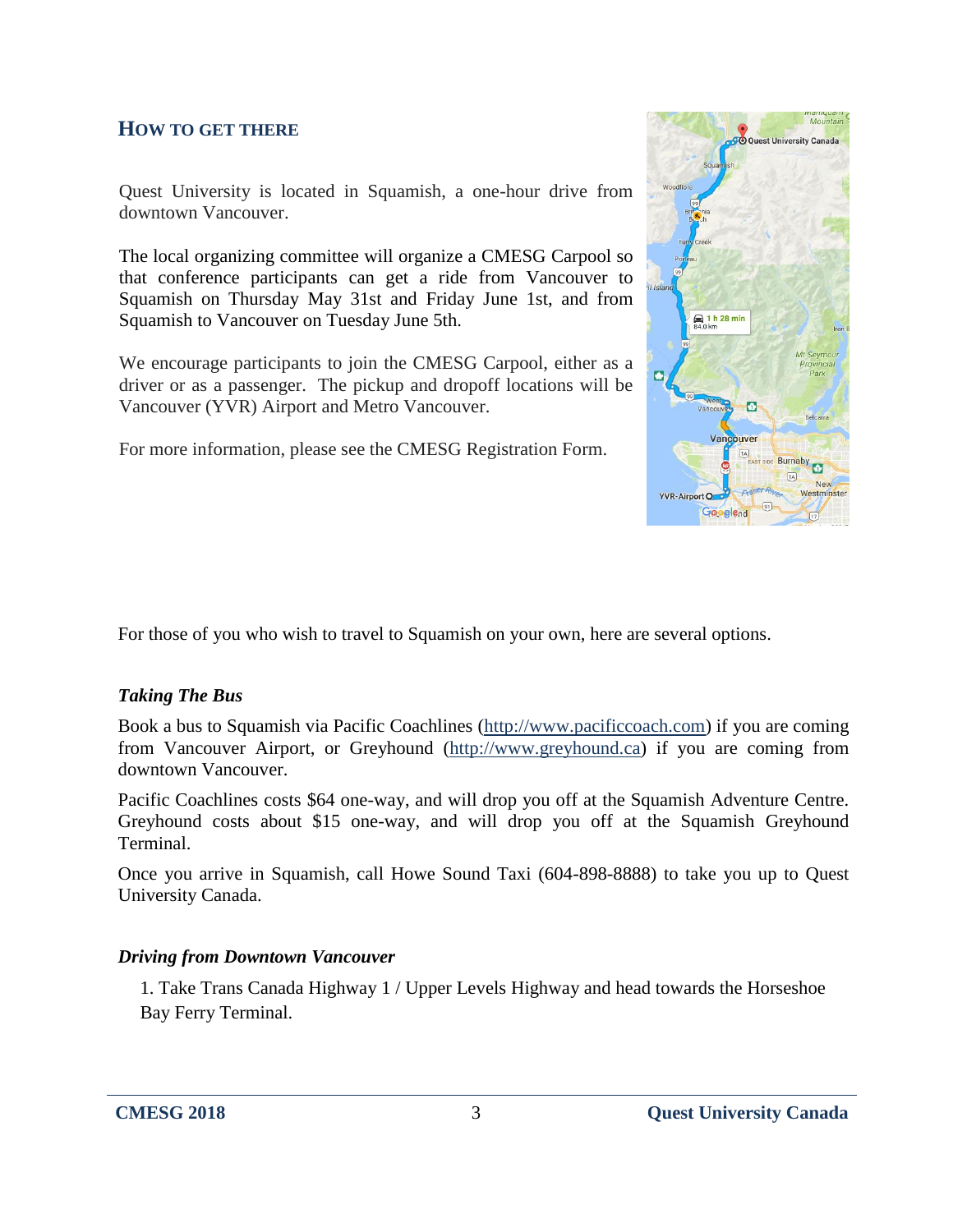2. At Horseshoe Bay Ferry Terminal, continue on Highway 99 North toward Squamish and Whistler.

3. Follow the Highway for approximately 44 km until you reach Squamish.

4. Continue past the town center. About 5 minutes after the town center is Mamquam Road (you will see a Canadian Tire on the North East Corner of Highway 99 and Mamquam Road).

5. Turn right (east) on Mamquam Road and continue for about 2 minutes.

6. Turn left (north) on Highlands Way and continue up the hill.

7. Once you have reached the top of the hill, turn right (east) on the Boulevard (also called University Boulevard).

8. Continue along the Boulevard up the hill and over the bridge until you reach Quest University Canada.

# *Driving from Vancouver International Airport*

1. Look for destination signs leaving the airport terminal and follow Highway 99 North into Vancouver. You will pass over the Arthur Laing Bridge.

2. Take the ramp towards Granville Street / City Centre.

3. Follow Granville Street and head north for approximately 7 km. Cross over the Granville Street Bridge.

4. Take the far right lane on the bridge and take the Highway 99 North / Seymour Street ramp.

5. Staying straight on Seymour Street until you turn left onto West Georgia Street / Route 99.

6. Continue on West Georgia Street past Stanley Park and head over the Lions Gate Bridge.

7. Exit the bridge onto the Marine Drive West / Provincial Route 99 North. Once on Marine Drive take the far right lane.

8. Turn right onto Taylor Way / Provincial Route 99 North.

9. Travel up the hill, under the Highway then take a left so as to merge onto the Trans Canada Highway 1 / Upper Levels Highway towards Horseshoe Bay / Squamish / Whistler.

10. At Horseshoe Bay Ferry Terminal, continue on Highway 99 North toward Squamish and Whistler.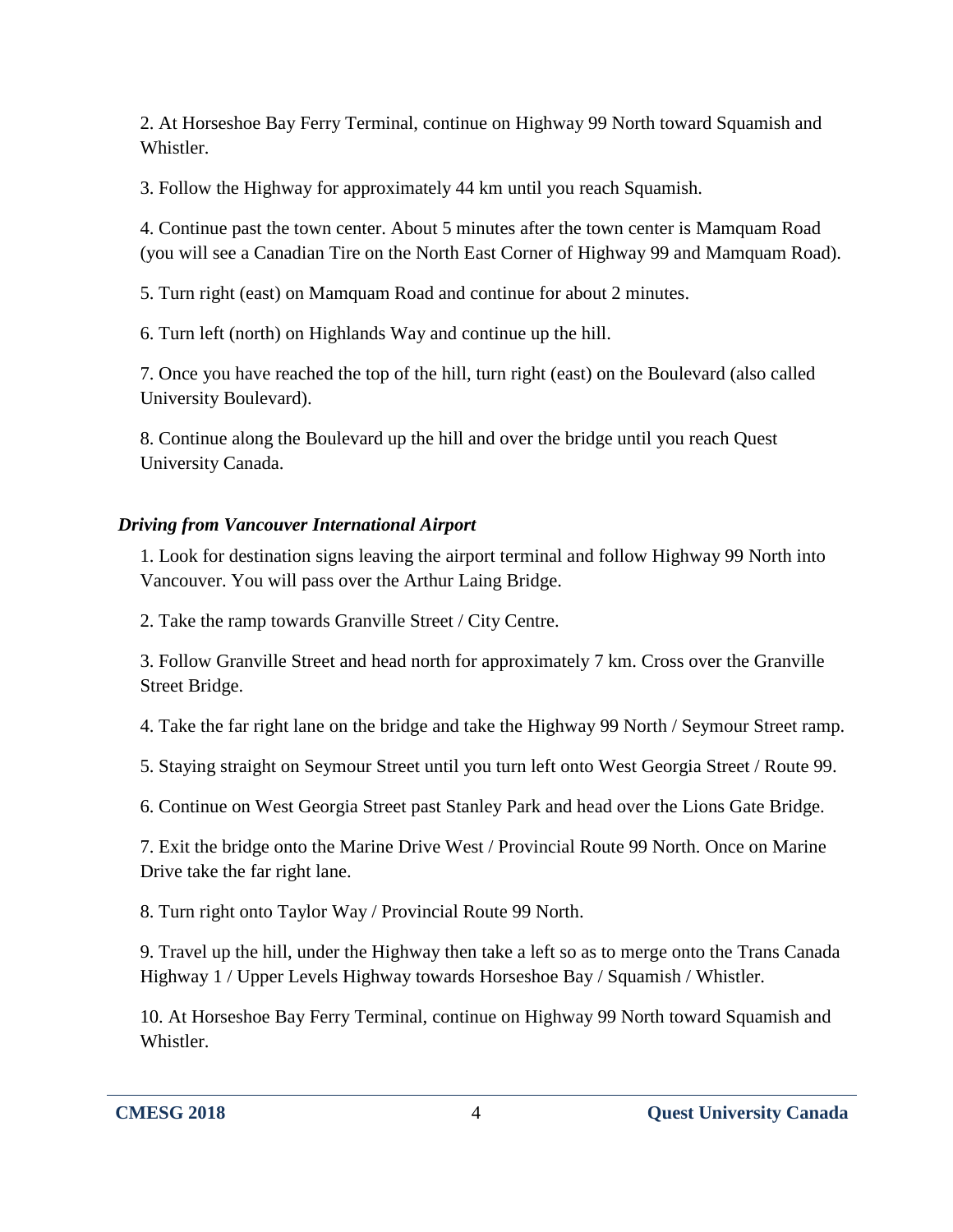11. Follow the Highway for approximately 44 km until you reach Squamish, and then proceed with the same directions as written above.

# **PARKING**

Parking is free. If you'd like to leave your car at Quest overnight, please park your car in the lot between Buildings #7 and #8 in the map below.

# **ACCOMMODATIONS**

We have reserved a block of rooms in two of Quest's residences.



Accommodations in Red Tusk (Building #12) consist of a pair of single rooms connected by a shared washroom. The rental rate is \$80.00 per night for a 2-bedroom unit with 1 shared washroom, i.e., \$40 a night if you are sharing with someone.

Accommodations in South Village (Building #8) consists of 2 bedrooms and 2 bathrooms, with a large common space between bedrooms. These units can accommodate up to 4 people with 2 twin beds per bedroom. The rental rate is \$141.50 per night, i.e., just over \$35 a night if you are sharing with three others, or \$70.75 a night if you are sharing with one other person.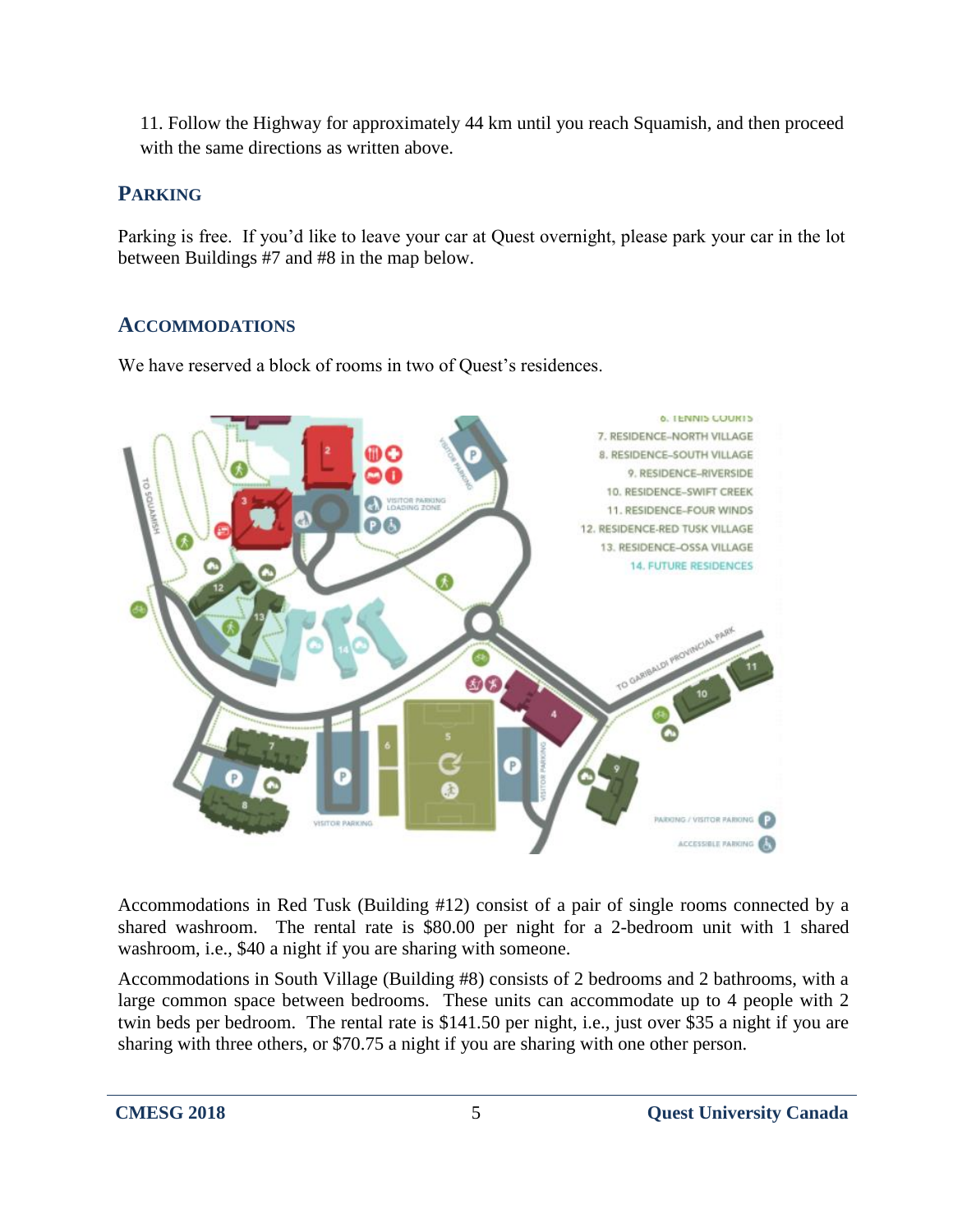For more information on the accommodation options, please see [https://questu.ca/public](https://questu.ca/public-opportunities/facilities-rentals/)[opportunities/facilities-rentals/.](https://questu.ca/public-opportunities/facilities-rentals/)

All guest room rates are subject to GST and PST rates in effect at the time of the event.

To book your accommodation, contact Quest Conference Services by phone at 604-898-8110 or via e-mail at [conference@questu.ca.](mailto:conference@questu.ca) When contacting them, mention that you are part of the Canadian Math Education Conference.

For those of you wishing to stay at a hotel, here are several options in Squamish, all of which are a short drive to campus, roughly 5 to 10 minutes.

#### **Best Western Mountain Retreat Hotel & Suites** Quest rate: \$79.99 38922 Progress Way, Squamish, BC 604-815-0883 or 1-866-686-7387 [www.squamishmountainretreathotel.com](http://www.squamishmountainretreathotel.com/)

#### **Howe Sound Inn and Brewery**

Please call for special Quest rate 37801 Cleveland Avenue, Squamish, BC 604-892-2603 or 1-800-919-ALES [www.howesound.com](http://www.howesound.com/)

## **Executive Suites Hotel & Resort**

Quest rate starting at \$109 40900 Tantalus Road, Garibaldi Highlands, BC 1-877-815-0048 [www.executivesuitesgaribaldi.com](http://www.executivesuitesgaribaldi.com/)

#### **Sandman Suites**

Quest rate \$89 (includes breakfast) 39400 Discovery Way, Squamish, BC 604-848-6000 or 1-800-726-3626 [www.sandmanhotels.com/hotel/bc/squamish](http://www.sandmanhotels.com/hotel/bc/squamish)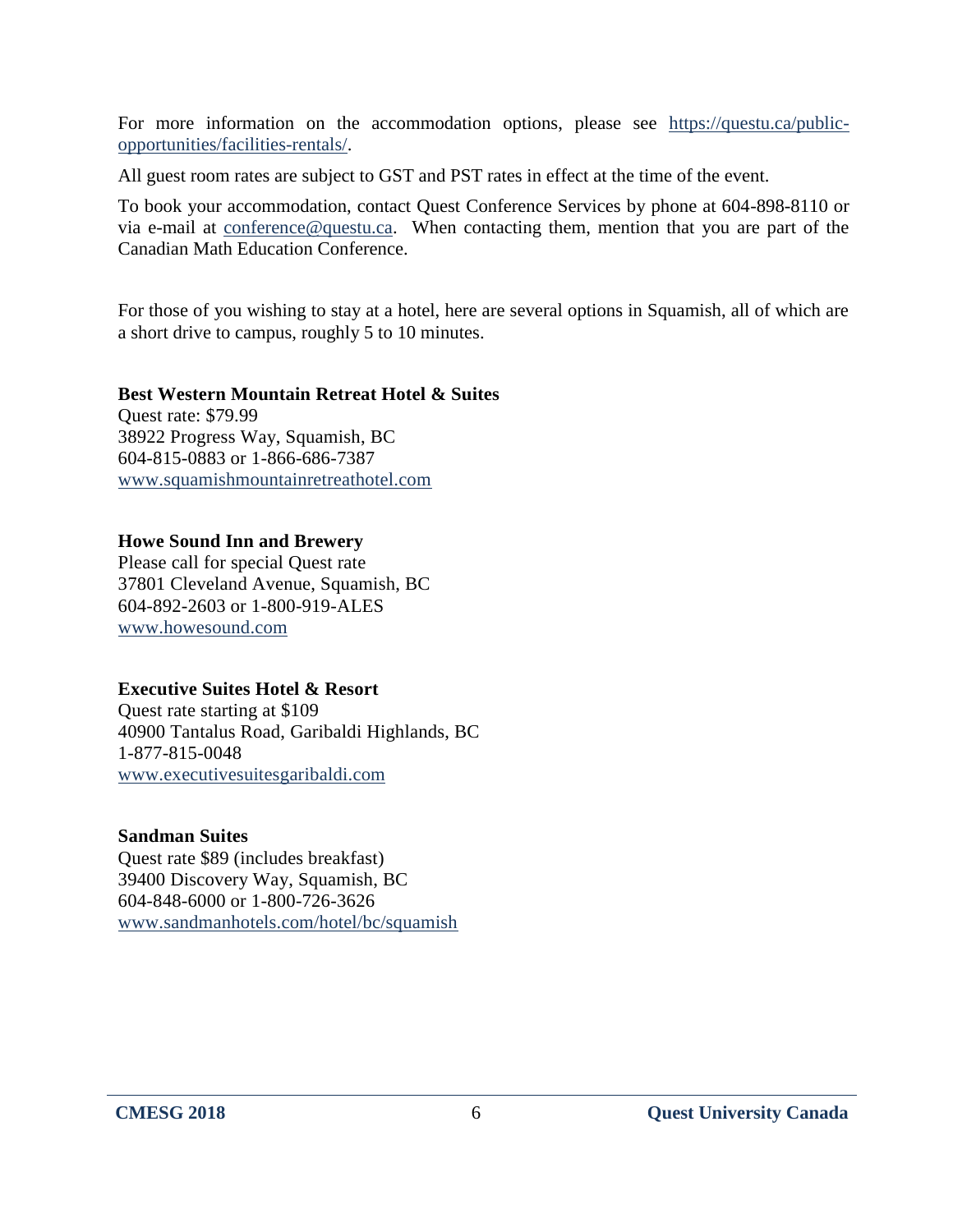# **MEALS**

All lunches and dinners will be taken with the group, except for dinner on Saturday (which will be dinner on your own). On Saturday night, a free shuttle bus will drive CMESG participants from Quest to the Garibaldi Estates area of Squamish, where there are plenty of local restaurants.

Breakfast will be offered each day in the Quest Dining Hall. If you wish to take advantage of this option, you may purchase your breakfast each morning on your own (a la carte) or pay for a breakfast voucher (\$10 a day) which will give you a hot breakfast with unlimited coffee and tea.

# **EXCURSIONS**

There are two possible Sunday afternoon excursions. You have the choice of selecting either a trip to an award-winning Britannia Mine Museum followed by a brief view of Shannon Falls Provincial Park, or a trip up the recently-opened Sea to Sky Gondola.

For more information, please check out the following links.

#### *Britannia Mine Museum and Shannon Falls Provincial Park*

<http://www.britanniaminemuseum.ca/> <http://seatoskyparks.com/parks/shannon-falls/>

#### *Sea to Sky Gondola*

<http://www.seatoskygondola.com/>

## **EMERGENCY**

In case of emergency during the conference, you can contact Richard Hoshino at 604-848-5503 or by e-mail at [richard.hoshino@questu.ca.](mailto:richard.hoshino@questu.ca) The university also has a security service available at 604-389-8086. Please use this number for all emergencies.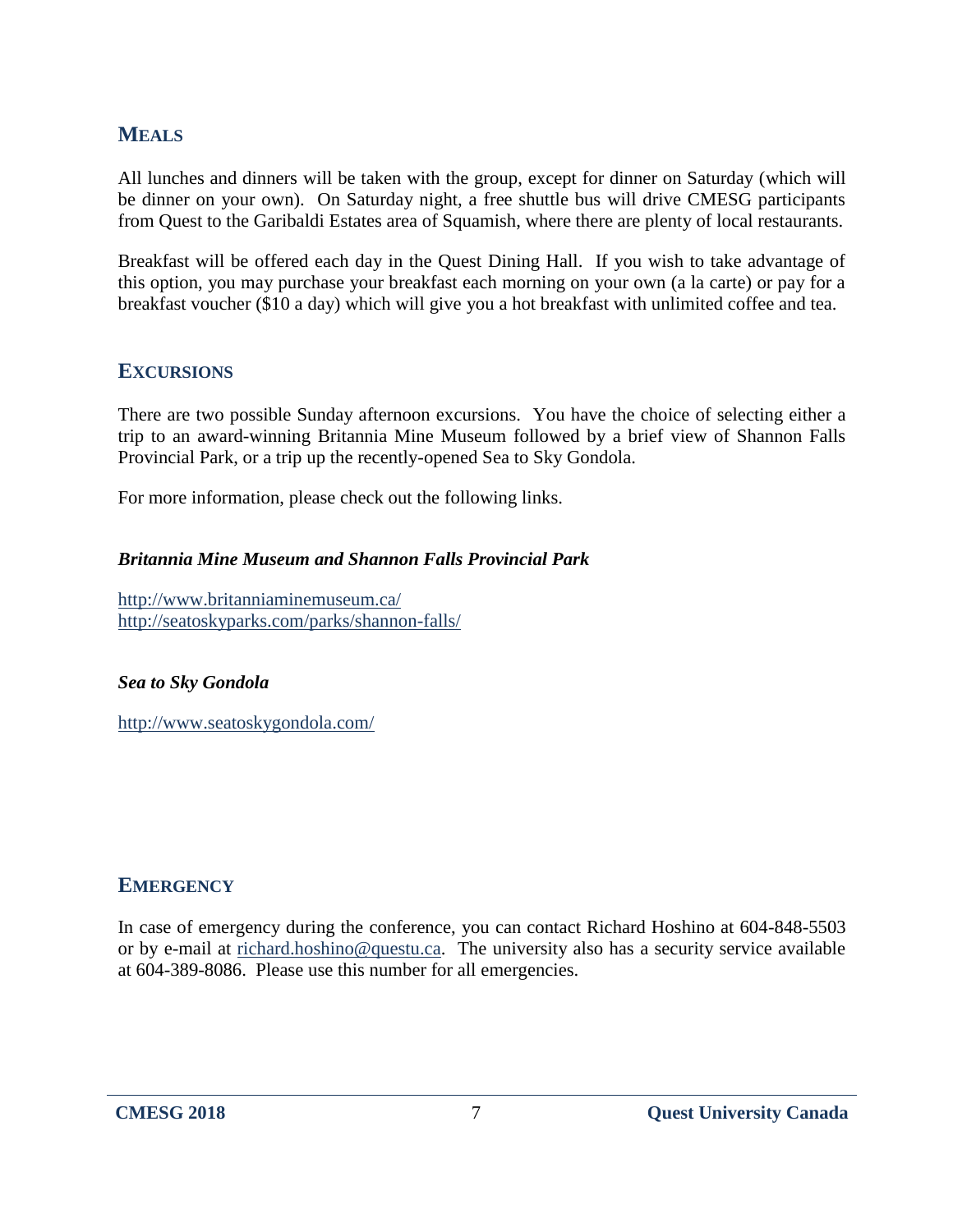## **FEES**

The conference fee  $(\$ 210$  if registration is received by April  $13<sup>th</sup>$  and the full payment before May 9<sup>th</sup>; \$ 240 thereafter) covers the cost of the reception on Friday, lunches on Saturday, Sunday and Monday, dinners on Friday, Sunday and Monday, coffee breaks, the Sunday afternoon excursion and other local costs.

The academic program fee is \$ 110 for all participants except full-time graduate students, for whom the fee is \$ 60. This fee is waived for all *invited* presenters (plenaries, working groups, topic sessions, New PhDs).

*Please note: "Ad Hoc" and "Gallery Walk" presenters are required to pay the academic program fee.* 

# **FRIENDS OF FOR THE LEARNING OF MATHEMATICS [FLM]**

All members of CMESG are also members of the FLM publishing association.

You are invited to meet the FLM journal editor, managing editor and board members at the annual Friends of FLM. This is an informal welcome event organized by the association and an opportunity to learn more about FLM. What makes FLM different? It's the people and more! Everyone invited. Drop by. Refreshments provided.

**Friday June 1 15h30 – 16h20. Multi-Purpose Room**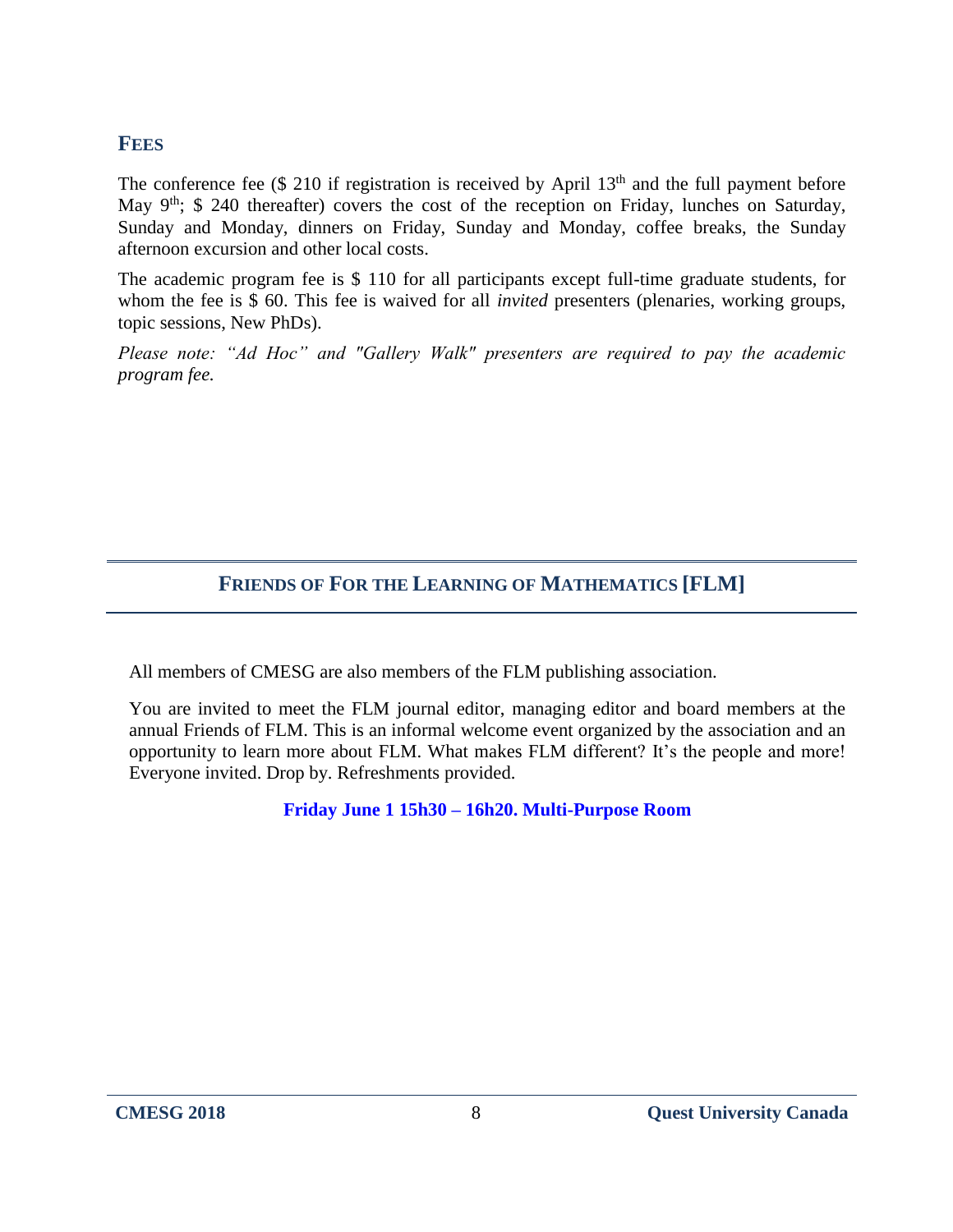#### **ABOUT THE CONFERENCE**

CMESG is not a typical academic conference, for it is not organized around presentations and audiences. Instead, it is a conference based on *conferring*.

Its main feature is the **working group**. Each working group will meet for three full mornings to interact around a particular topic. There are two **plenary speaker sessions** which will each address the whole conference. In contrast with other conferences where questions are often taken at the end of the presentation, a time slot is assigned for the audience, broken into small groups to discuss and prepare questions that will be presented to the speakers in a question period. Two other types of sessions provide more traditional forms of presentation: invited **topic sessions** and the **new PhD sessions**.

Over the course of a meeting (and from meeting to meeting) various discussions and ideas emerge among CMESG members. Our program is designed with time and space for members to come together to work on their emergent ideas. In order to facilitate **Ad Hoc discussions**, there will be a notice board available to request and announce the sessions. Local organizers will assign space for the sessions posted. The nature of the spaces available for ad hoc sessions will reflect the discussion format and the number of sessions proposed. Ad hoc proposers should not expect access to a classroom, computer, projector or power. Hence sessions proposed should be designed with this in mind. There is no reduction in conference fees for presenters in this category. Note— Any person(s) having work prepared in advance to share at the conference should register for the **CMESG Gallery Walk**.

The CMESG Gallery Walk is intended to provide a forum for members to contribute to our meeting and in doing so enhance our awareness of each other's work. We hope this session will increase opportunities for showcasing members' work and building networks among members. We encourage a range of contributions from research posters, to presentations on community initiatives, from mathematics problems, to mathematics art works, anything that can be shared in a gallery format (imagine a poster session or math fair). The session will be broken into two parts allowing every member to participate both as a presenter and as a "walker." One of: a poster board, a piece of the wall, or a table will be provided for each presenter. Presenters will have to supply their own materials and computers (note also, power may not be available). There is no reduction in conference fees for presenters in this category. For more information about this session please contact Olive Chapman at [chapman@ucalgary.ca.](mailto:chapman@ucalgary.ca)

Finally, there is a session that many of us highly value: **meals**! Sit with those you know, sit with those you are getting to know, sit with someone you don't know – the meals are an integral part of the conferring that makes CMESG such a special conference.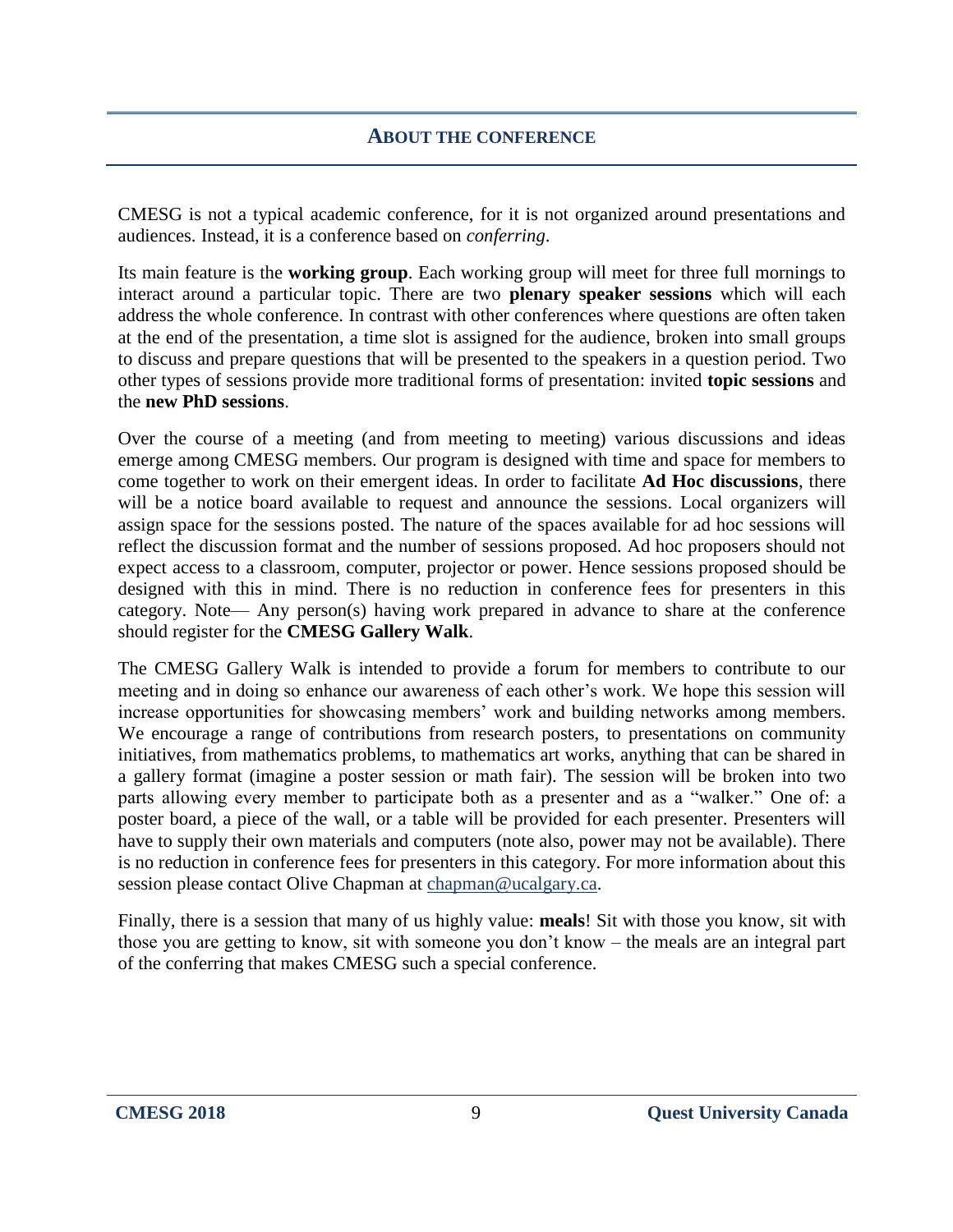## **PLENARY LECTURES**

| Lecture I              |                                  |
|------------------------|----------------------------------|
| <b>Donald Violette</b> | <b>What if we teach passion?</b> |
| Université de Moncton  |                                  |

Two adages have always guided me since my first steps in the world of mathematics:

- "Nothing gets accomplished in this world without passion" and
- "To be more than to appear".

These two adages have led me to question my teaching practices from my very first year of teaching in a university setting. I have quickly understood that a professor should not only transmit knowledge, but also passion. Passion is contagious; it is communicative and makes the courses more interesting, more lively and more stimulating.

I had dreams: to coordinate high-level intellectual activities for talented francophone students in New-Brunswick and to publish a novel for youth in which mathematics would be at the heart of the plot. These dreams became reality by establishing, among other things, three competitions, three mathematics camps and a mathematical foundation -the first and only one in Canada- that encompasses all of my projects for youth. In addition, my book "Mathémagiciens" was launched in March 2017.

In this conference, I will talk about my passion, my dreams, my projects, my unique way of teaching, my love for teaching and for youth, etc.

| Lecture II<br><b>Merrilyn Goos</b> | Making connections across disciplinary boundaries in<br>preservice mathematics teacher education. |
|------------------------------------|---------------------------------------------------------------------------------------------------|
| University of Limerick             |                                                                                                   |

Prospective teachers of mathematics need both subject matter knowledge and pedagogical content knowledge – in other words, they need to know not only the content but also how to teach it. In most initial teacher education programs these two kinds of knowledge are usually taught in separate courses, designed and delivered separately by mathematicians (content) and mathematics educators (how to teach the content). Consequently, few opportunities exist to interweave content and pedagogy in ways that cultivate professional knowledge for teaching. This presentation will draw on a national project that developed strategies for combining knowledge of mathematics content and pedagogy by fostering genuine, lasting collaboration between communities of mathematicians and mathematics educators in six Australian universities.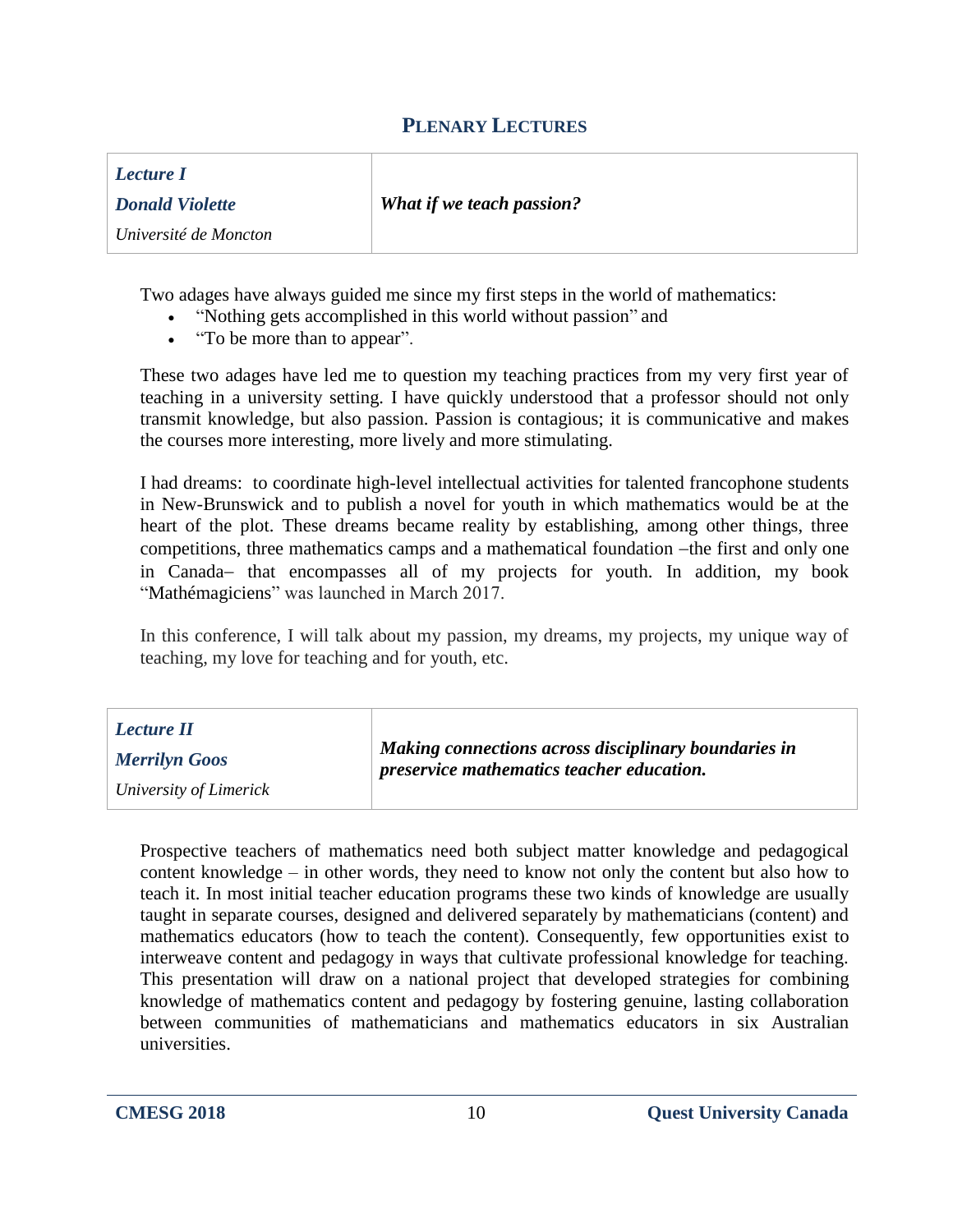Data sources included two rounds of interviews with mathematicians and mathematics educators and annual reports prepared by each participating university over the three years of the project. The study identified interdisciplinary boundary practices that led to integration of content and pedagogy through new courses co-developed and co-taught by mathematicians and mathematics educators, and new approaches to building communities of pre-service teachers. It also developed an evidence-based classification of conditions that enable or hinder sustained collaboration across disciplinary boundaries. The study additionally highlighted the ambiguous nature of boundaries and implications for brokers who work there to connect disciplinary paradigms.

# **WORKING GROUPS**

| <b>Working Group A</b>                     | What mathematics curricula for the $21^{st}$ century at the |
|--------------------------------------------|-------------------------------------------------------------|
| Leaders: Jérôme Proulx and<br>Peter Taylor | secondary-level? $(7-16)$ .                                 |

In the 50s and 60s, major projects at the international level sought to develop new curricula in mathematics. The objective seemed to be to modernize (update) the teaching of mathematics and to enable students to better adapt to the challenges of the years to come (Moon, 1986). Now, 60-70 years after these events, it seems worthwhile to start a similar exercise of reflection on the modernization of our curriculum for the 21st century both short-range for the next few years and long-term for the coming decades.

The purpose of the working group is to launch this project among the members of CMESG. We plan to focus the discussion at the secondary level (grades 7-12), paying attention to its impact at the tertiary level.

As with any working group at the GCEDM, the work of the WG will be greatly influenced by the commitment and interest of the participants. The co-leaders will propose various activities to the participants (mathematical, didactical, philosophical) designed to explore, both at the conceptual and the concrete level, the nature of school mathematics.

Focusing on the secondary-level mathematics classroom, we will reflect as much on questions of content as on questions of pedagogy and didactics, that is, what should we teach and how should we teach it. The following questions will thus guide the group's work (note that the verb "should" is used here not in its prescriptive sense, but more at the reflective level, since the working group is intended to be an open flexible space).

1a-From the university point of view, what "should" be the content of HS math for the 21st century?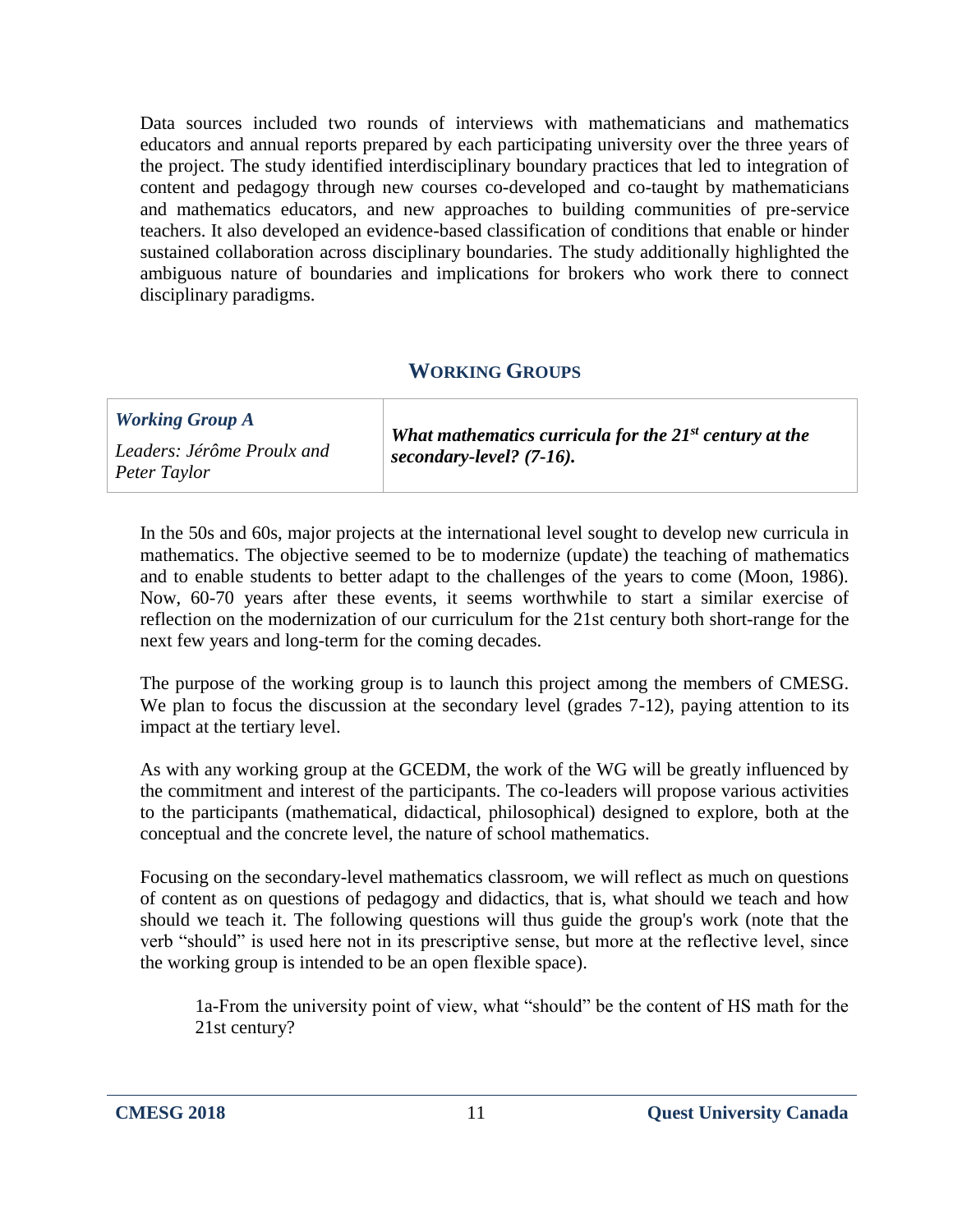1b-From the High School point of view, what "should" be the content of HS math for the 21st century?

2a-From the university point of view, what "should" be the way of teaching mathematics in HS for the 21st century?

2b-From the High School point of view, what "should" be the way of teaching mathematics in HS for the 21st century?

In grappling with these questions we will be balancing two objectives, the quality of the students' daily experience, and the need to prepare them for university and college.

#### **References**

Moon, B. (1986). The 'new maths' curriculum controversy: an international story. Falmer Press: UK.

| <b>Working Group B</b>                          | <b>Confronting Colonialism in Mathematics and Mathematics</b><br>Education. $(K-16)$ |
|-------------------------------------------------|--------------------------------------------------------------------------------------|
| Leaders: Lisa Lunney Borden<br>and Gale Russell |                                                                                      |

This working group will focus on decolonizing mathematics and mathematics education. In order to do this, we must first recognize how colonialism operates within these fields that have far too often enjoyed a myth of being culturally neutral. Gutiérrez (2017) has argued, "School mathematics curricula emphasizing terms like Pythagorean theorem and pi perpetuate a perception that mathematics was largely developed by the Greeks and other Europeans" (p. 17). This idea of course is not new; scholars have been writing about this for decades (Ascher & Ascher, 1997; Bishop, 1990; Harris, 1997; Lumpkin, 1997). Yet despite this obvious Eurocentric focus, mathematics is often presented as culturally neutral and value free. The mathematics content however, is not the only site of artefacts of colonialism within mathematics education. Pedagogical and assessment choices frequently made in mathematics classrooms also continue to reflect colonial values (Greer, Mukhopadhyay, Powell, & Nelson-Barber, 2009).

As a settler state, Canada continues to experience and engage in settler colonialism which is about occupying land to make it the home for settlers, and "In order for the settlers to make a place their home, they must destroy and disappear the Indigenous peoples that live there" (Tuck & Yang, 2012, p. 5-6). Canada's residential school system was designed to do just that, to erase Indigenous Peoples from the Canadian landscape and destroy their relationship to the land through cultural genocide (Truth and Reconciliation Commission (TRC), of Canada, 2015) The TRC calls to action call upon educators and others to address the impact of colonialism on Indigenous Peoples in Canada as well as the processes of colonialism that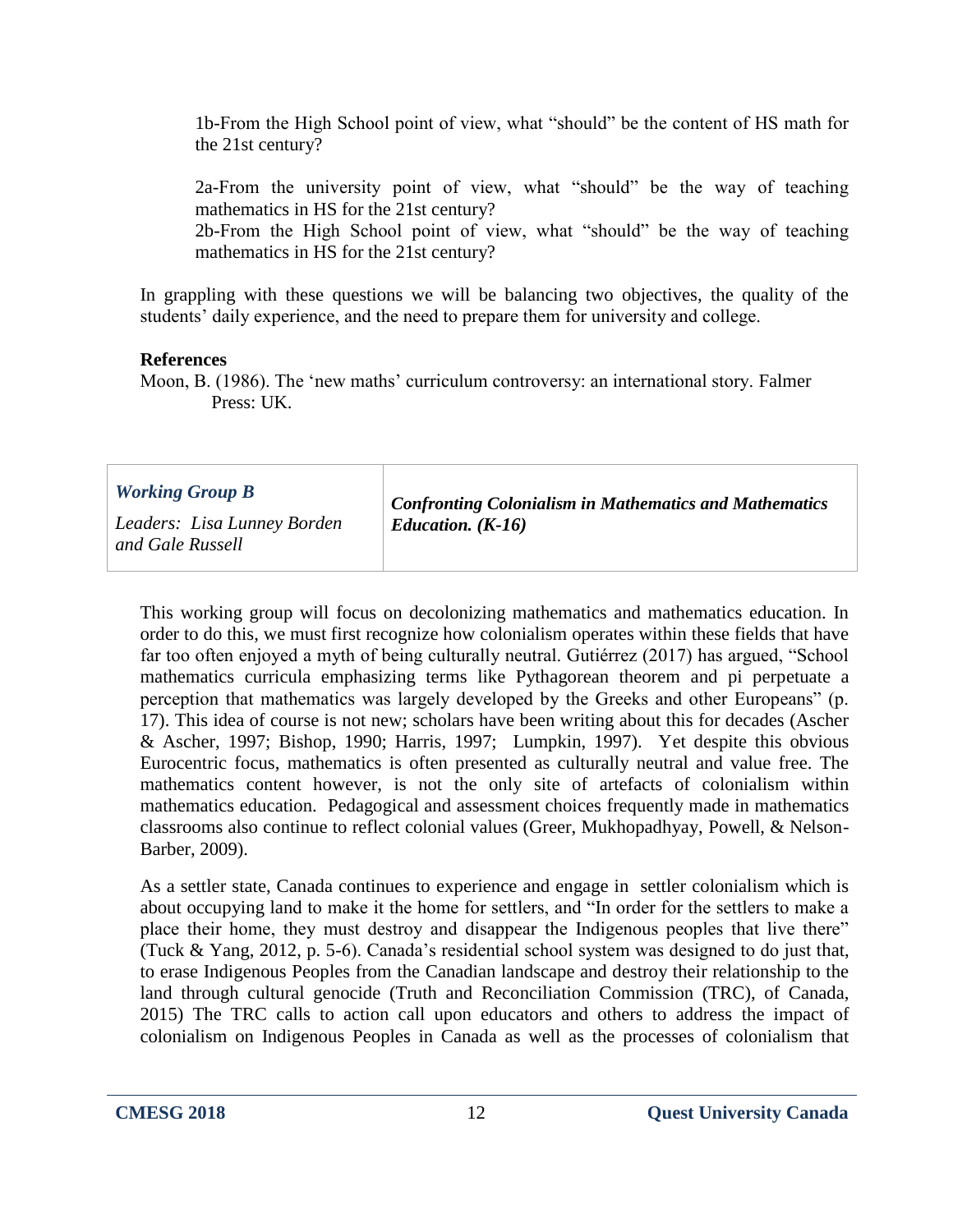continue to operate throughout Canadian society. The TRC calls to action are now a primary focus in many educational institutions across the country, and as such, it is important to consider how mathematics education can respond to these calls. It is also important to recognize that colonialism impacts other populations here in Canada, in particular Canadians of African descent, and populations around the world.

To develop a greater awareness of colonialism and the process of decolonizing mathematics and mathematics education, our working group will examine three related ideas:

- 1. How do we recognize the processes and artefacts of colonialism in the classroom? What do they look like and feel like? How is colonialism experienced by students, particularly those who have been historically marginalized by our system?
- 2. What are the ways in which we can unlearn and disengage from colonialism? How might we challenge colonial discourses and promote counter-narratives in our mathematics classrooms and mathematics and education departments and faculties?
- **3.** How can we support educators at all levels to recognize and challenge colonialism in their own classrooms? How can educators decolonize their classrooms?

#### **References**

- Ascher, M., & Ascher, R. (1997). Ethnomathematics. In A. B. Powell, & M. Frankenstein (Eds), *Ethnomathematics: Challenging Eurocentrism in mathematics education* (pp. 25- 50)*.* Albany, NY: State University of New York Press.
- Bishop, A. J. (1991). *Mathematical enculturation: A cultural perspective on mathematics education.* Dordrecht, NL: Kluwer Academic Publishers.
- Greer, B., Mukhopadhyay, S., Powell, A. B., & Nelson-Barber, S. (2009). *Culturally responsive mathematics education.* New York, NY: Routledge.
- Gutiérrez, R. (2017). Political conocimiento for teaching mathematics: Why teachers need it and how to develop it. In S. E. Kastberg, A. M. Tyminski, A. L. Lischka, & W. B. Sanchez (Eds.), *Building support for scholarly practices in mathematics methods* (pp. 11– 37). Charlotte, NC: Information Age.
- Harris, M. (1997). An example of traditional women's work as a mathematics resource. In A. B. Powell and M. Frankenstein (Eds.), *Ethnomathematics: Challenging Eurocentrism in mathematics education* (pp. 215 – 222). New York: State University of New York.
- Lumpkin, B. (1997). Africa in the mainstream of mathematics history. In Powell, A. B., & Frankenstein, M. (Eds.), *Ethnomathematics: Challenging Eurocentrism in mathematics education* (pp. 101-117)*.* Albany, NY: State University of New York Press.
- Truth and Reconciliation Commission, of Canada. (2015). In Truth and Reconciliation Commission of Canada, issuing body (Ed.), *Final report of the Truth and Reconciliation Commission of Canada. Volume one, summary : Honouring the truth, reconciling for the future* ([Second printing]. ed.). Toronto: Toronto: James Lorimer & Company Ltd., Publishers.
- Tuck, E. & Yang, K.W. (2012). Decolonization is not a metaphor. *Decolonization: Indigeneity, Education and Society*, 1(1), 1-40.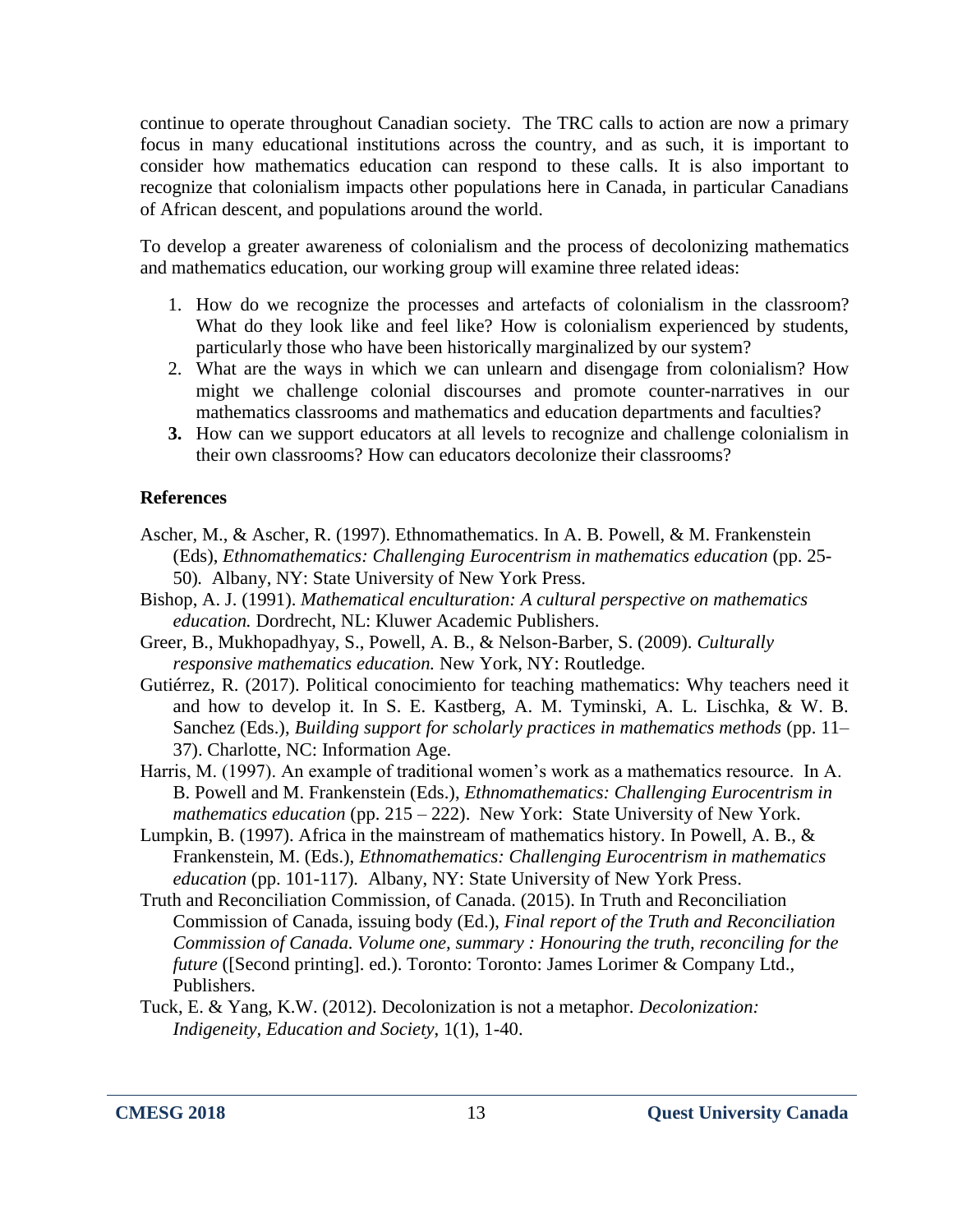| <b>Working Group C</b>                   | Playing with mathematics/Learning mathematics through |
|------------------------------------------|-------------------------------------------------------|
| Leaders: Stéphane Cyr and<br>Ralph Mason | play. $(K-12)$                                        |

Predominantly in today's discourses, both doing mathematics and learning mathematics is described as « hard work ». But what if the nature of mathematics was much more playful than the nineteenth-century work ethic of the last 200 years has portrayed it?

Many theorists advocate the use of games and their effectiveness have been demonstrated by several studies on the subject. When used well in class, play-based practice makes it possible to orient pupils towards a motivating, pleasure generating activity in which they engage freely with interest. Through play, the teacher has more time and opportunities to observe the students' different learning processes. In recent years, educational video games have come to enrich the universe of learning-oriented mathematical games. As a result, many studies have recently found positive effects of this tool on student learning in the classroom.

Yet, despite the increased use of technology among younger generations and the positive effects of educational video games on learning and motivation, many teachers remain skeptical about its relevance to facilitating learning in the classroom. Part of the reason for this mistrust is that there are few models and strategies for assisting teachers in the effective use of video games in the classroom. Also, the available knowledge of teachers' pedagogical roles to facilitate video game learning is, at present, still very limited. However, even with welldesigned video games, teachers have a fundamental role to play in maximizing the effectiveness of this tool in the classroom. In particular, they can guide students in different ways to orient their reflections towards learning objectives related to the curriculum, identify "learning moments" during play, or anticipate potential barriers to learning and to students' motivation.

In this working group (oops—make that "playing group"!), several aspects regarding play (video game and mathematical game) in primary school will be debated and different activities will be carried out:

- a) Strategies for integrating play into the classroom
- b) Consideration of play in the school curricula
- c) Exploration of educational games relevant for learning
- d) Scientific experiments on the effectiveness of educational games in the classroom
- e) Purpose of educational video games in the classroom
- f) Training for future teachers on the use of educational videos games in the classroom
- g) A different approach: kinds of interactions between games and math learning.
- h) Deductive reasoning and logic games
- i) Games as foundational experiences for mathematical content
- j) Games as contexts for practicing arithmetic
- k) Games of chance and probability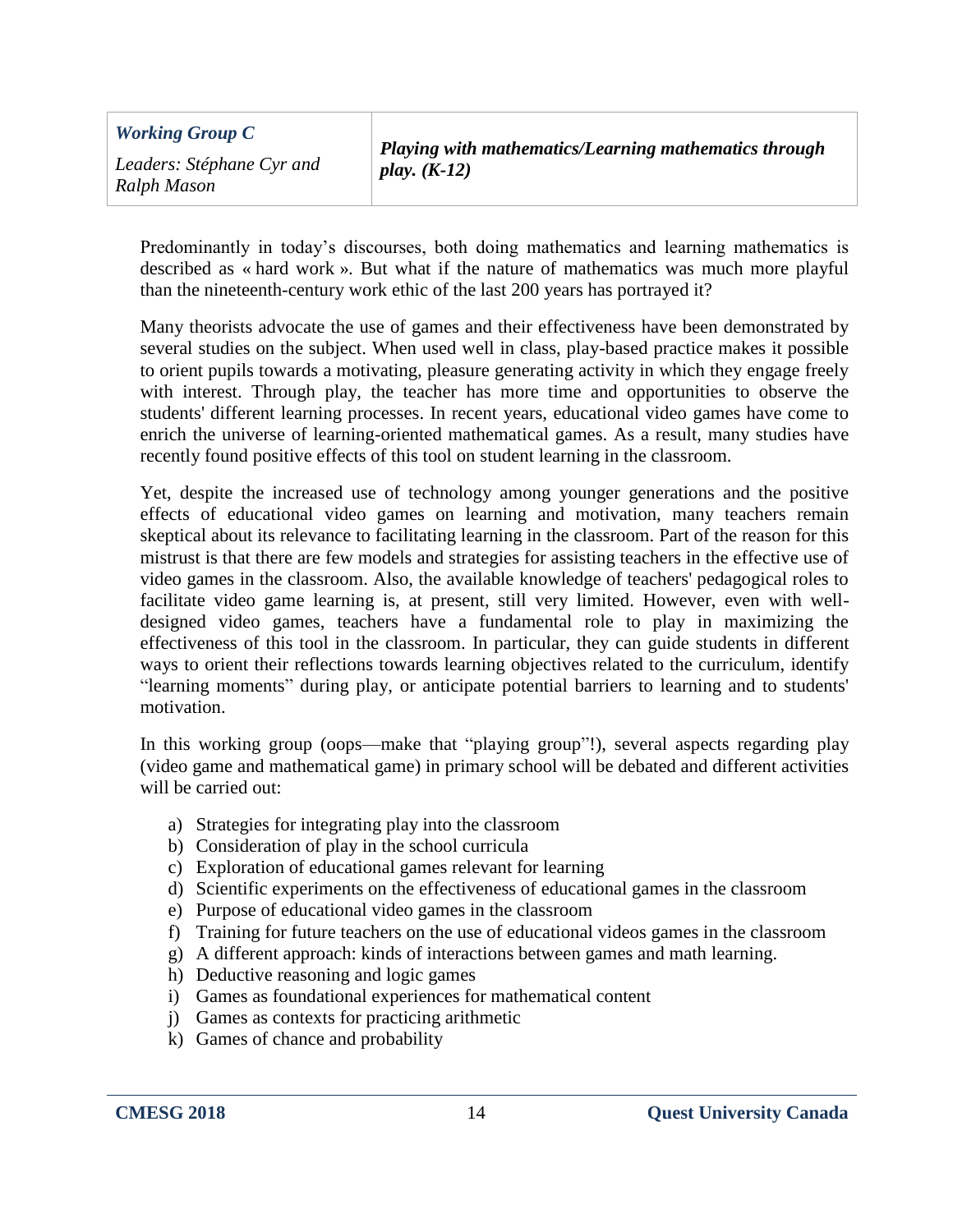- l) Games that simulate mathematics
- m) Math games as weight-lifting for the brain
- n) The math in games: analyzing games mathematically

| <b>Working Group D</b>          |                                    |
|---------------------------------|------------------------------------|
| Leaders: Krista Francis, France | Robotics in mathematics education. |
| Caron, and Steven Khan          |                                    |

Robots and robotics have spread out of research laboratories, industrial and commercial settings to a variety of new locations including living rooms and classrooms. This incursion has afforded different learning opportunities for children and adults. As Papert (1993) called educational robots 'objects-to-think-with,' we wish to explore some of the potential for using robots to think about mathematics and other powerful ideas from allied disciplines through engaging with building and programming. Our K-12 exploration will be done through playing with, building, and programming robots.

We expect that our working group might attend to some of the following:

- didactical and pedagogical questions such as: What can be gained with robotics in terms of learning mathematics? What might a learning trajectory for educational robotics in mathematics education look like? What do we know about teaching robotics and teaching mathematics with robots? What don't we know? What sorts of tasks have good ratio costs:learning? How can we build on teacher knowledge for teaching mathematics with robots? How can we support parents in engaging their kids with robots? Is 'playground versus playpen' (Bers, 2018) an appropriate metaphor to capture affordances and implications of robotics in education? Are there other frameworks we should consider (e.g. modelling, computational thinking)?
- practical issues such as selection, cost, maintenance, and storage of educational robots K-8.
- political and social issues such as addressing equity and opportunity gaps, impact on labour, robot companions and tutors.
- philosophical issues such as the ethics of human-robot interactions in the early years and beyond. In a nutshell, what does it mean to be human / do mathematics in an age of intelligent machines?

#### **Readings:**

- Bers, M. U. (2018). Coding as a playground. Programming and computational thinking in the early childhood classroom. New York, NY: Routledge.
- Blikstein, P., & Wilensky, U. (2007). Bifocal modeling: a framework for combining computer modeling, robotics and real-world sensing. In *annual meeting of the American Educational Research Association (AERA 2007), Chicago, USA*.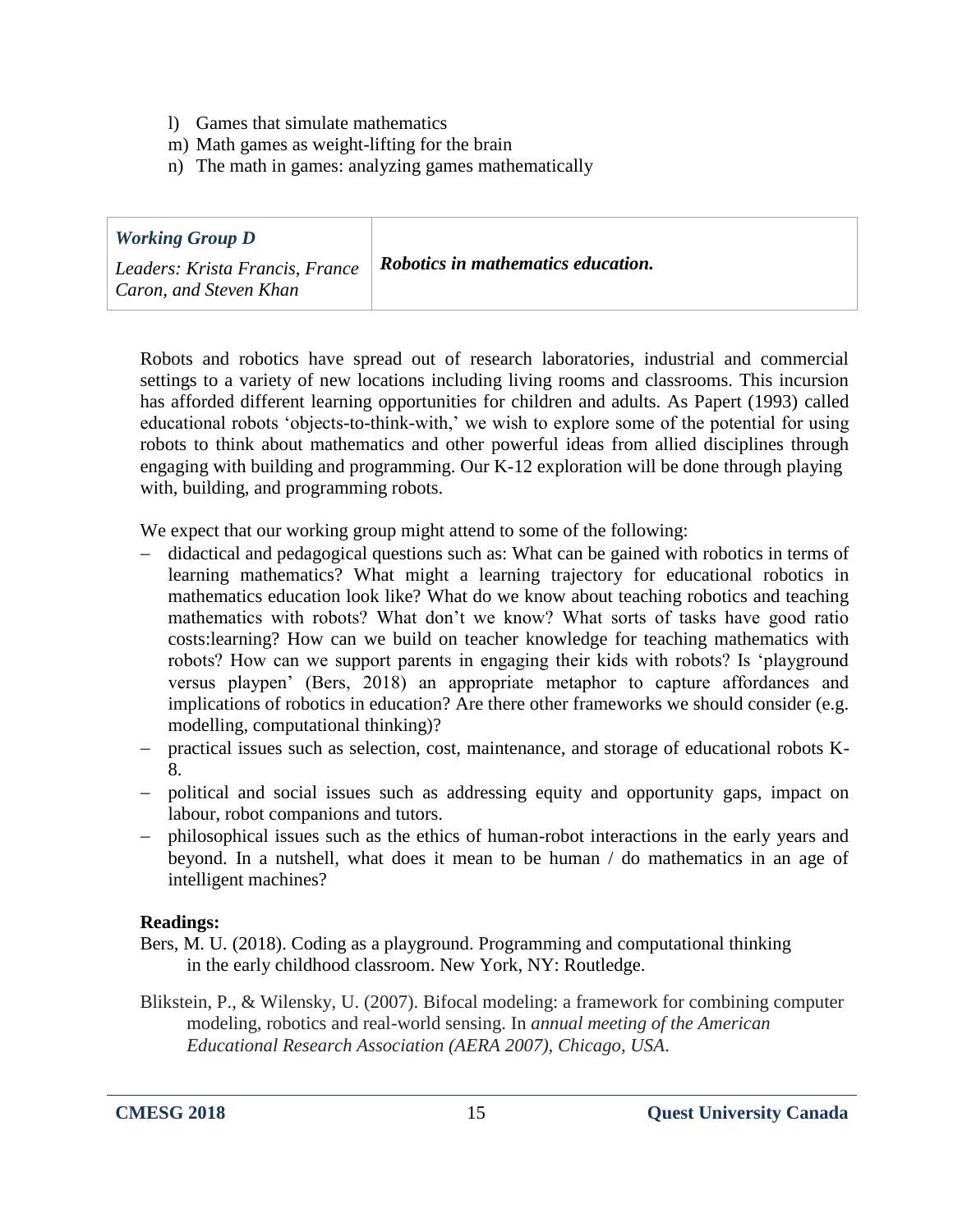- Francis, K., & Poscente, M. (2016). Building number sense with Lego® robots. Teaching Children Mathematics, 23(5), 310–314.
- Papert, S. (1993). Mindstorms : children, computers, and powerful ideas. New York: Basic Books.

**Participants will need to download the EV3 Mindstorms software on a laptop or tablet <https://www.lego.com/en-us/mindstorms/downloads/download-software>**

| <b>Working Group E</b>                                    | Relation, ritual and romance: Rethinking interest in |
|-----------------------------------------------------------|------------------------------------------------------|
| Leaders: Sean Chorney, Alf<br>Coles and Nathalie Sinclair | mathematics learning. $(K-12)$                       |

In this working group, we have as our background concern the challenge of evoking and sustaining interest in the mathematics classroom, interest that is mathematical in its focus (rather than a lure into mathematics). We will come at this concern by working with three concepts that have some historical connections to the topic of mathematical interest, but that also provide new and productive ways of engaging it. These concepts are: ritual, romance and relation. By ritual we want to foreground the classroom-wide establishment of interest that arises from working on mathematical objects in a communal and sometimes even chant-based manner. By romance we draw on Whitehead's argument that it is in the stage of romance that we can develop interest, which is necessary for attention and apprehension. Finally, by relation we want to re-think the assumption that student interest begins in the concrete/real-life and investigate ways in which a relational approach to mathematics concepts may also provide students with opportunities for form their own relations with mathematics.

#### Questions:

- What kinds of activities can highlight romance and ritual to create mathematical interest?
- What are ways we can interest learners in a mathematical activity that does not necessarily rely on previous and/or personal student experiences?
- Does ritual have an underlying material beat or spirituality?
- How can we think of ritual as a way of engaging all students together in a collective practice?
- How can we re-think interest as not only steps toward but also as constitutive of learning?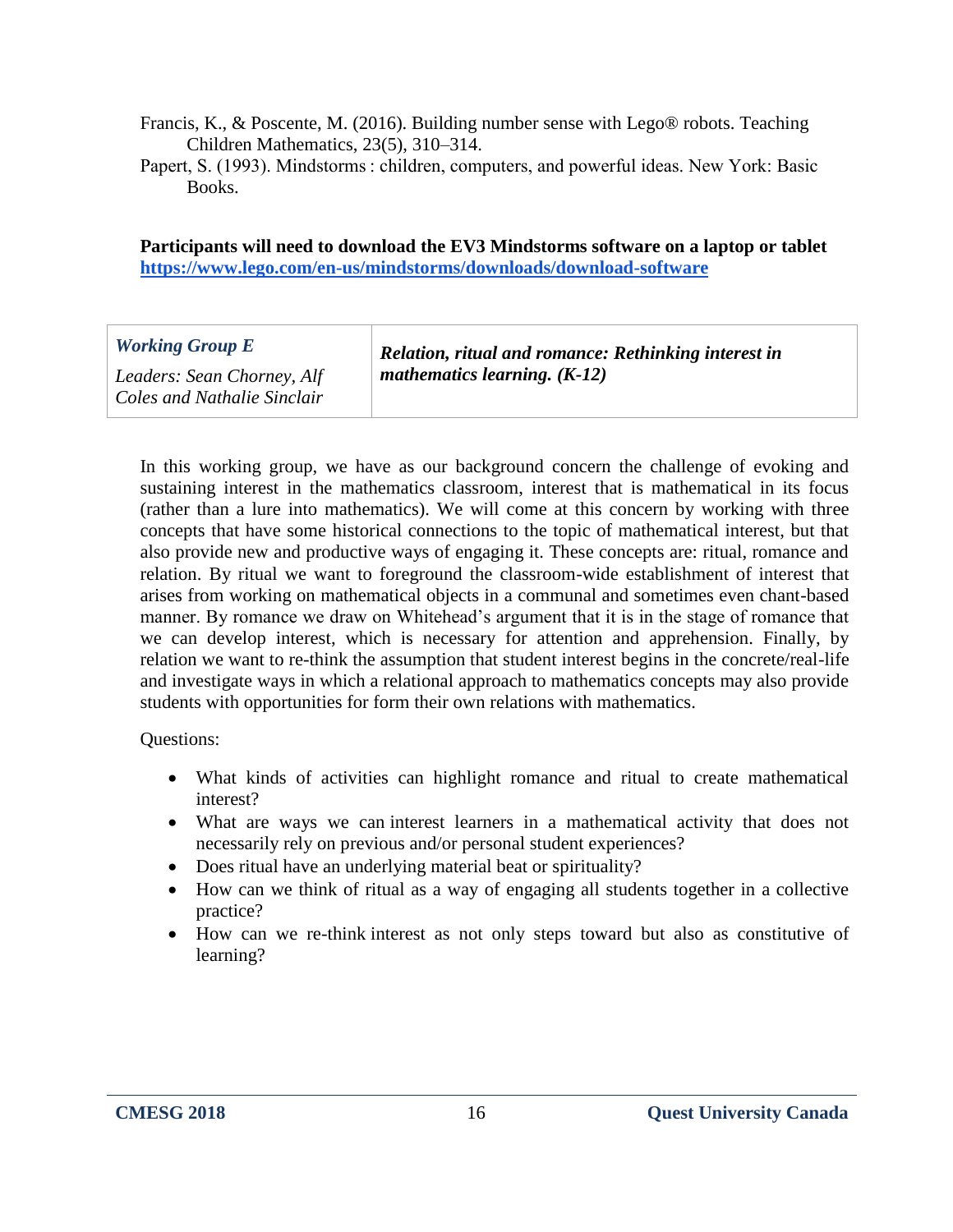## **TOPIC SESSIONS**

| <b>Topic Session A</b>                               |                                                        |
|------------------------------------------------------|--------------------------------------------------------|
| Malgorzata Dubiel, Simon<br><b>Fraser University</b> | What my grandson taught me about learning mathematics. |

My grandson Liam is 2 1/2 years old. Since he was born, I have been observing him as he struggles to learn the skills he needs, and as he discovers the world around him. While as a mathematician I know that I should not make generalizations based on a sample of one, these observations do lead to a few conclusions.

It seems that we are biologically programmed to learn. We like to practise, and to keep practising until we master things. Then we like to show proudly our accomplishments (and enjoy the praise). Then we look for new things, new challenges. We are not concerned with our limitations, real or imagined. And we definitely don't feel any math anxiety.

In this talk, I would like to share some of my observations on Liam's learning of math concepts, abstract reasoning and language. Then I would like to invite a discussion on how we can help all children to retain this excitement and drive to learn throughout their lives, and on how/if we can help those who have lost the desire to learn – or, possibly, the faith that they can, which is not that uncommon in relation to mathematics – to regain it. I will share some success stories from our efforts at Simon Fraser University.

| <b>Topic Session B</b>              | <b>Problems with Numbers: A College Perspective.</b> |
|-------------------------------------|------------------------------------------------------|
| Taras Gula, George Brown<br>College |                                                      |

The college context for teaching foundations mathematics presents unique challenges to teachers. I will describe this context and demonstrate how this context along with research on teaching and learning in the college setting has spawned an interest in reimagining the firstyear college foundations mathematics course as a course in numeracy. I will also attempt to demonstrate that in the college setting the instructional design approach that makes most sense is one that uses multiple theoretical perspectives and can best be categorized as *systematic eclecticism* (Ertmer & Newby 2013)*.* It is this approach that has been used in developing learning content for an on-line learning tool in a SSHRC funded research project titled the Health Numeracy Project.

Ertmer, P. A., & Newby, T. J. (2013). Behaviorism, Cognitivism, Constructivism: Comparing critical features from an instructional design perspective. *Performance Improvement Quarterly*, *26*(2), 43–71. [https://doi.org/10.1002/piq](https://eur02.safelinks.protection.outlook.com/?url=https%3A%2F%2Fdoi.org%2F10.1002%2Fpiq&data=02%7C01%7C%7Cb6885c2216f345dbf38008d57adce359%7C84df9e7fe9f640afb435aaaaaaaaaaaa%7C1%7C0%7C636550011474768798&sdata=ItgR0QYTt55K3VJmuNL4B%2Bn1OCjuJEy0FR9ePf2EQm0%3D&reserved=0)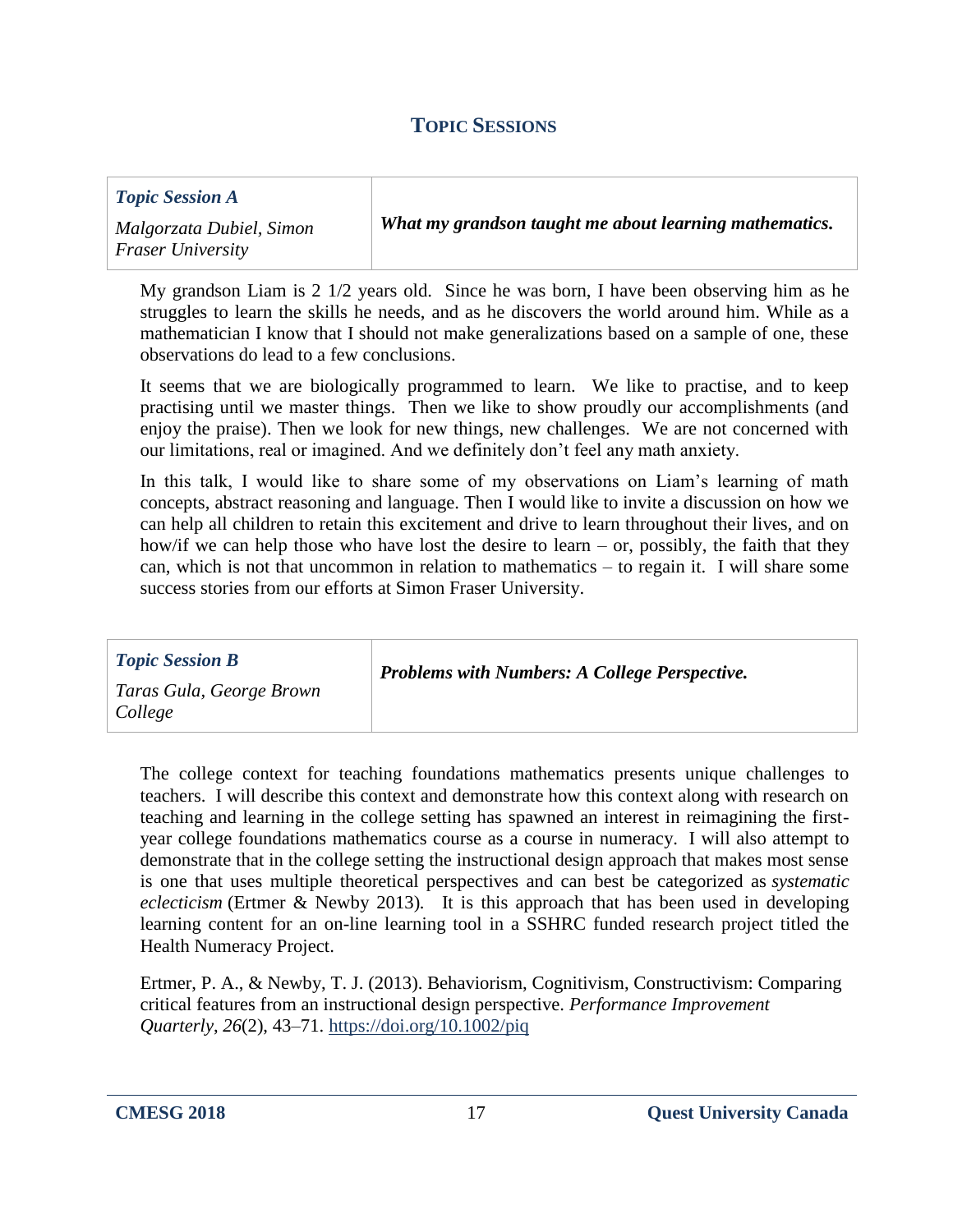| <b>Topic Session C</b>                          | Learning mathematics in technology-rich environments:<br>how disciplinary competences interact with so-called 'soft- |
|-------------------------------------------------|----------------------------------------------------------------------------------------------------------------------|
| Viktor Freiman, Université de<br><i>Moncton</i> | skills'                                                                                                              |

Since the beginning of the 21st century, new learning spaces, rich in digital technologies, have given a boost to numerous initiatives in schools. For example, in New Brunswick, several studies were conducted: one-to-one access to laptops (Freiman et al., 2011), robotics-based learning (Savard and Freiman, 2015), mathematical problem solving in a virtual learning community (Freiman and DeBlois, 2014) and, more recently, makerspaces (digital manufacturing labs) (Freiman et al., 2017), and computer programming (Djambong et al., 2017). In addition to creating new opportunities to enrich and eventually transform student learning, these innovative practices highlight a complex dynamic of interactions between disciplinary learning (in mathematics) and new types of skills called 'non-technical' (21<sup>st</sup>) century, or soft-skills). In my presentation, I will share our research data that sheds light on both the benefits and challenges of these changes regarding their appropriation by the educational community.

| <b>Topic Session D</b><br>Elaine Simmt, University of<br>Alberta | Using complexity thinking in mathematics education<br>research. |
|------------------------------------------------------------------|-----------------------------------------------------------------|
|------------------------------------------------------------------|-----------------------------------------------------------------|

How can complexity thinking contribute to understanding the teaching and learning of mathematics? In classroom-based research I conducted many years ago I was interested in the implications of high activity mathematics in a grade 7 class. Complexity theory provided me and my colleagues ways to think about that question. We began with using complexity concepts to describe the classroom dynamics from which mathematics emerged (Davis & Simmt, 2003). Then we deliberately discussed and used complexity thinking when working with teachers in professional development contexts (Davis & Simmt, 2006). In more recent years, complexity has underpinned two other areas of our work: a deliberate attempt to create tools and methodologies for observing learning in collective and complex learning systems (Simmt, 2015; Mc Garvey et al. 2015; Mc Garvey et al., 2017; Mgombelo, 2017) and capacity building work in the context of development projects (Simmt et al., 2018). In this session I will explain how my colleagues and I have used complexity thinking for observing, understanding and designing mathematics education experiences in the context of small groups, class-sized groups and multi-group projects.

Davis, B. & E. Simmt. (2003). Understanding Learning Systems: Mathematics Education and Complexity Science. *Journal for Research in Mathematics Education 34*(2), pp. 137-167.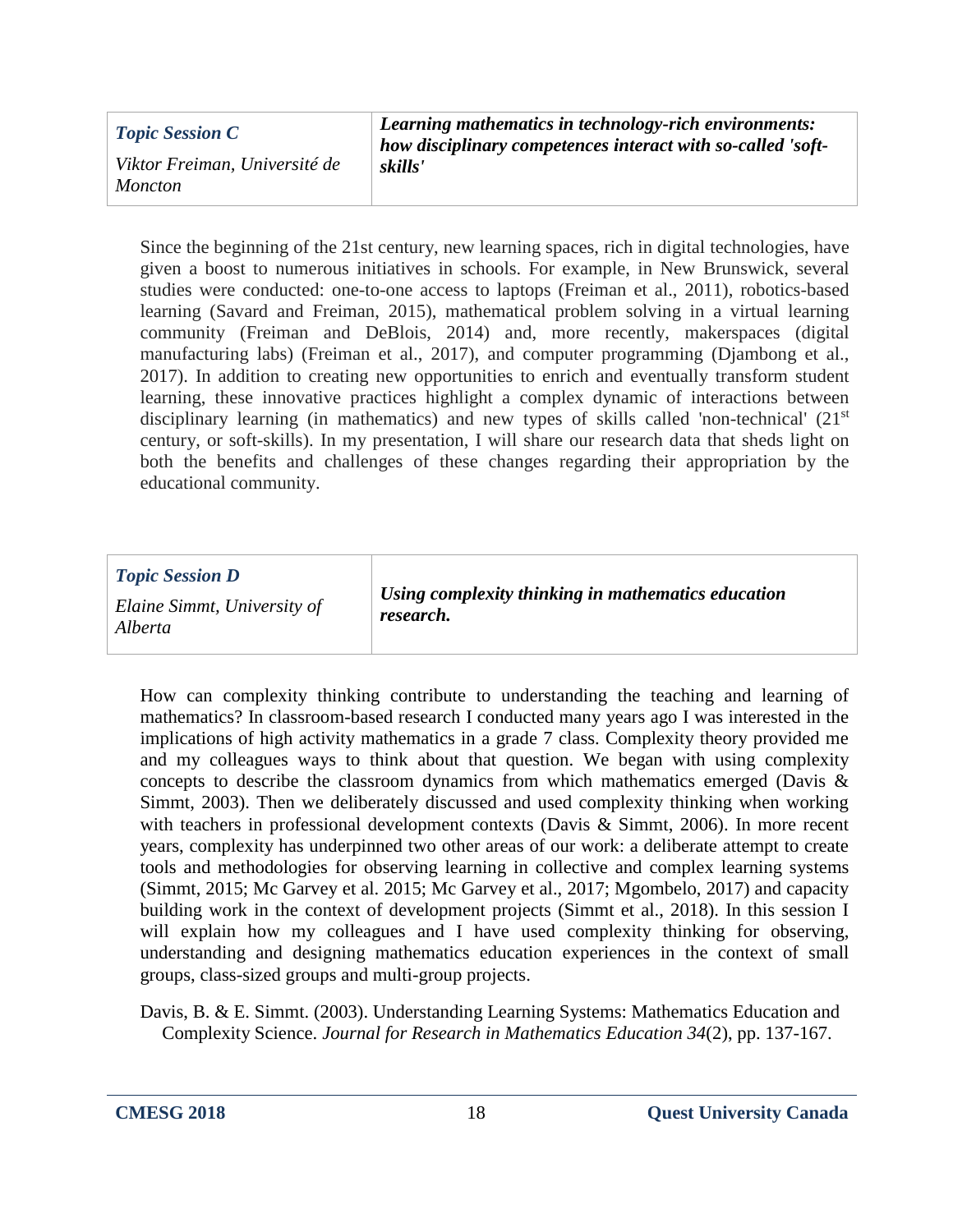- Davis, B. & E. Simmt. (2006). Mathematics-for-teaching: An ongoing investigation of the mathematics that teachers (need to) know. *Educational Studies in Mathematics 61*(3), pp. 293-319.
- Mgombelo, J (2017). Collective Learning: Re-thinking the Environment, Artifacts. Topic Group Session, CMESG, McGill, Montreal, QC.
- McGarvey, L., Davis, B., Glanfield, F., Martin, L., Mgombelo, J., Proulx, J., Simmt, E., Thom, J., Towers, J. (2015). Collective learning: conceptualizing the possibilities in the mathematics classroom. Proceedings of the  $37<sup>th</sup>$  annual meeting of the North American Chapter of the International Group for the Psychology of Mathematics Education. East Lansing, MI: Michigan State University.
- McGarvey, L., Glanfield, F., Simmt, E., Towers, J., Davis, B., Martin, L., Proulx, J., Mgombelo, J., Thom, J., Luo, L. (2017). Monitoring the Vital Signs of Classroom Life, Paper presented at the National Council of Teachers of Mathematics Research Conference, San Antonio, TX.
- Simmt, E. (2015). Observing collective learning systems. In Bartell,T.G., Bieda,K.N., Putnam, R.T., Bradfield, K. & Dominguez, H. (Eds.). (2015). Proceedings of the  $37<sup>th</sup>$  annual meeting of the North American Chapter of the International Group for the Psychology of Mathematics Education. East Lansing, MI: Michigan State University.
- Simmt, E., Binde, A., Glanfield, F., Mgombelo, J. (2018). Building Complexity into Development Projects: A Case Study. Paper presented at Field's Education Forum, Toronto, ON.

I will report on several attempts at identifying alternatives to present-day teaching of mathematics and statistics to year 1 university students. As a possible theoretical framework to support necessary curricular changes I propose an enhanced version of *mathematical habits of mind* (Cuoco et al., 1996). My presentation will be informed, in part, by an analysis of data from the newly created First Year Mathematics Courses Repository database. I will discuss my efforts and experiments with year 1 mathematics curriculum, which include: investigating possibilities of replacing calculus for students who have to take only one university mathematics course with a true applications-based, active-learning numeracy course; integrating computational thinking into the two life sciences mathematics courses we are offering at McMaster; and modifying an existing "proofs course" into a user-friendly math survival course, with the help of a MOOC.

Cuoco, A., Goldenberg, E. P., & Mark, J. (1996). Habits of mind: An organizing principle for a mathematics curriculum. *Journal of Mathematical Behavior*, *14*(4), 375–402.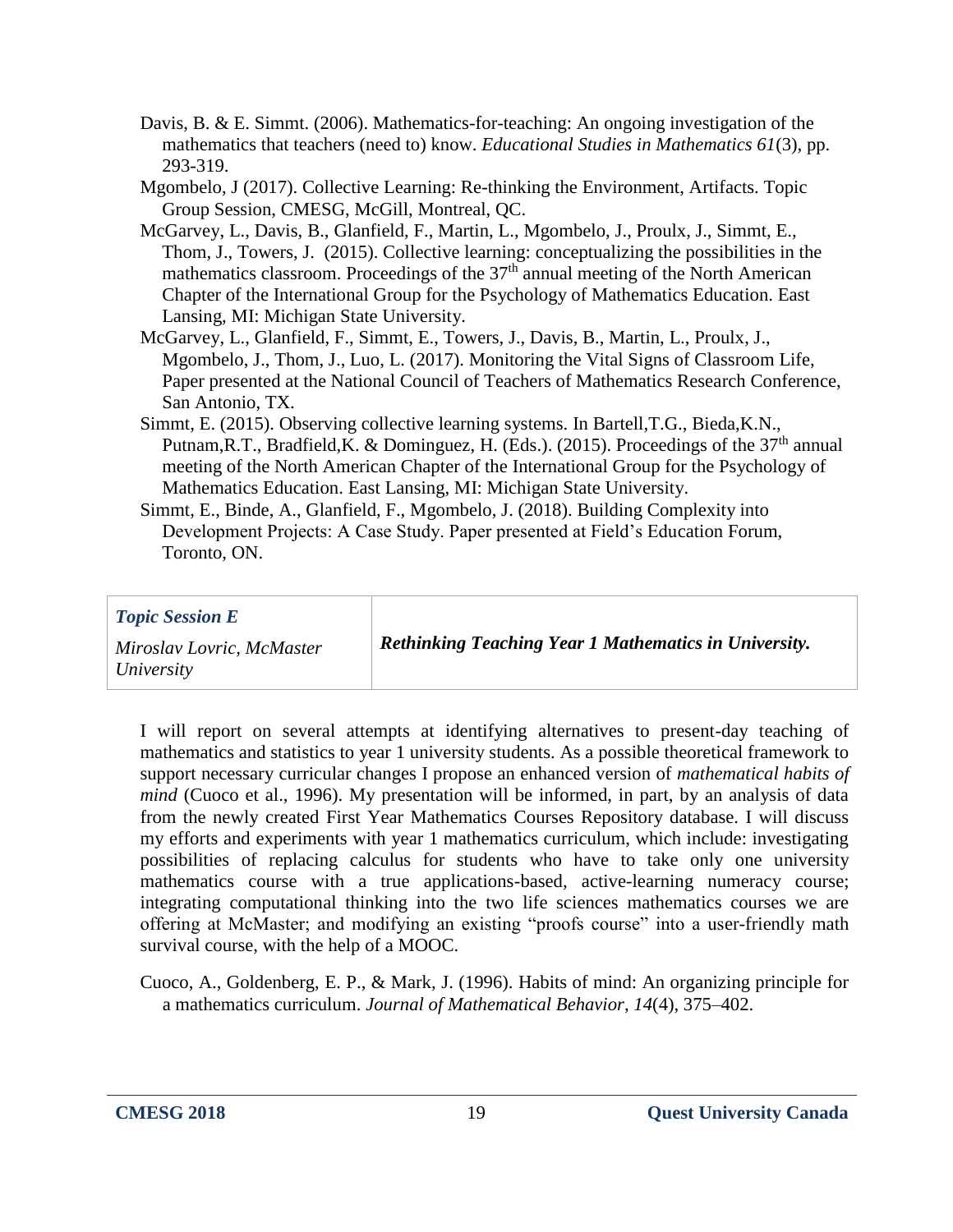| <b>Topic Session F</b>               |  |
|--------------------------------------|--|
| Nadia Hardy, Concordia<br>University |  |

*Reflections around the notions knowledge(-to-be)-taught and knowledge(-to-be)-learned from the Anthropological Theory of the Didactic – Challenges for researchers and for teachers.*

Summary: Over the last few years, we (graduate students under my supervision and I) have been inquiring into 'what undergraduate students (don't) learn in ... [calculus / introductory analysis courses]'. In doing so,

- we are constantly reflecting on the different stages of the process of didactic transposition (quickly stated: the process by which knowledge is transposed from scholar knowledge to teachable/learnable knowledge), and
- we construct (praxeological) models of students' knowledge based on different pieces of data.

In this presentation, I share these reflections and some considerations regarding the (non)linearity of the didactic transposition process in the particular case of teaching and learning at the university level. I then delve into the challenges of building models of students' knowledge and gathering data to do so. I share examples of the models and methodologies we use. Finally, I address questions raised by university professors, who have been involved in our research (as researchers, reviewers, participants, observers), regarding the role and relevance of the models we build – what these *mean* to them.

## **NEW PHD SESSIONS**

#### **(ABSTRACT TRANSLATIONS PROVIDED BY THE SPEAKER.)**

| <b>Priscila Corrêa</b>                                                                     |                                                                                                              |
|--------------------------------------------------------------------------------------------|--------------------------------------------------------------------------------------------------------------|
| <b>Institution: University of</b><br><i>Alberta</i><br><b>Supervisor: Dr. Elaine Simmt</b> | High-school students' mathematical understanding and<br>proficiency in the context of mathematical modeling. |

Due to the benefits of the use of mathematical modeling in mathematics classes, modeling is becoming more common and more appealing to secondary mathematics teachers. However, there are still unanswered questions and conjectures to be explored, so as to aid and encourage mathematics teaching through modeling. The present study uses classroom-based research to investigate what forms of mathematical understanding and proficiency are observed and how they are expressed when high-school students are engaged in mathematical modeling tasks. The research methodology is founded on design-based research, which combines theoretical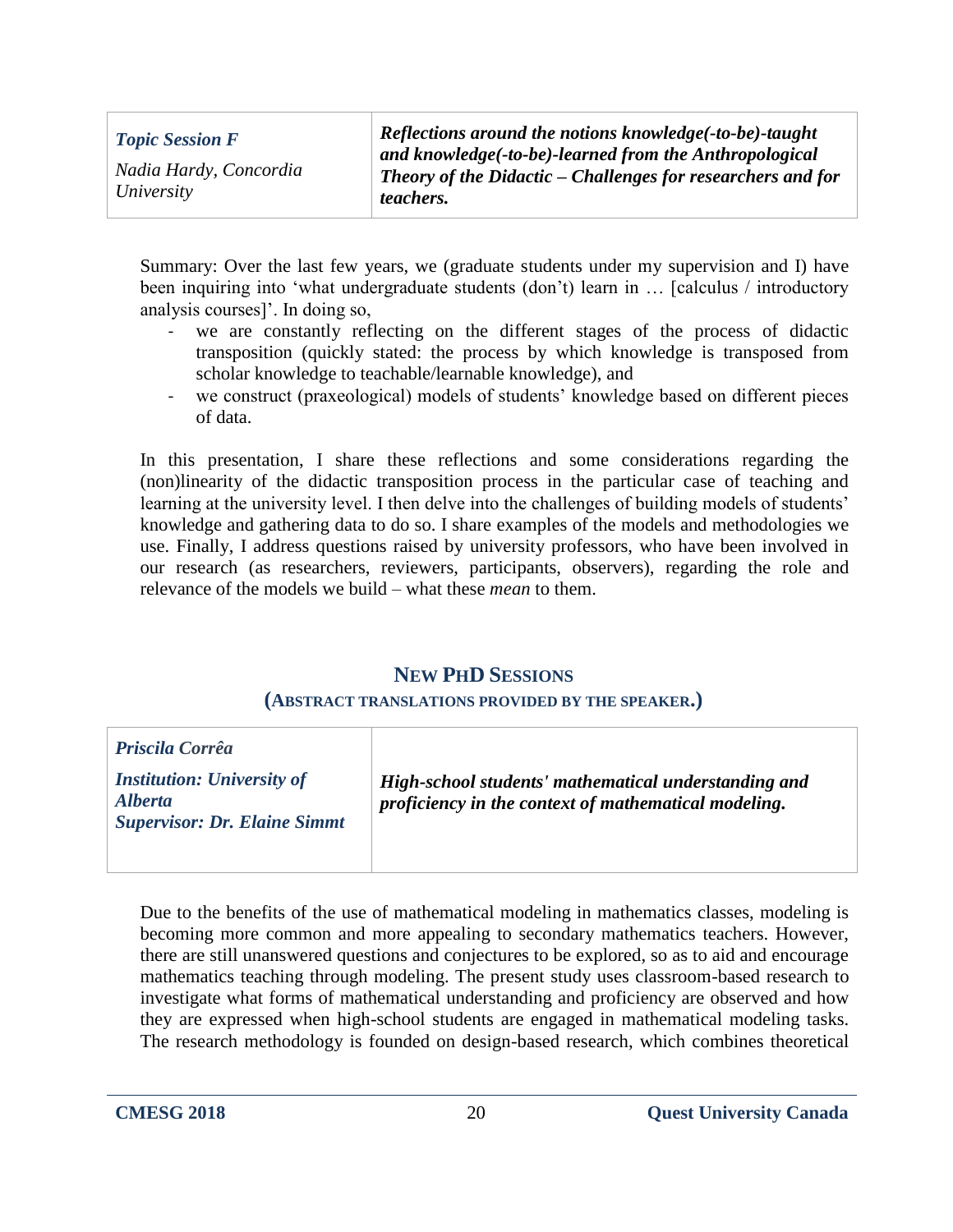research knowledge and practical experiences, yielding practical knowledge. The classroom design framework is based on complexity science underpinnings. Data analysis was conducted using a model of mathematical proficiency. Research outcomes indicate that mathematical modeling tasks promote students' mathematical understanding and proficiency, being a potential resource in the teaching for understanding without hindering curriculum goals or wasting classroom time.

*Mahtab Nazemi*

*Institution: University of Washington, Seattle Supervisor: Dr. Kara Jackson* *Racialized Narratives of Female Students of Color: Learning Mathematics in a Neoliberal Context.*

This talk brings together sociocultural theories of learning and identities with critical race theory to examine the racialized narratives of six female students of color who were enrolled in an AP Statistics classroom, characterized by high-quality implementation of equity-oriented instruction and taught by a race-conscious teacher. In this talk, students' narratives will help to uncover and demonstrate some ways in which female students of color negotiate and navigate their various intersecting identities while learning mathematics. Additionally, racialized and meritocratic discourse are juxtaposed against their larger social context of institutional racism and neoliberalism. This talk will conclude with important implications for teachers and teacher educators, such as inquiry into the salience of  $-$  and engaging in conversation around  $-$  race and racism for mathematics teaching and learning. This includes questioning assumptions regarding ability, as well as meritocratic and race-neutral discourse around success.

| Mina Sedaghat Jou<br><b>Institution: Simon Fraser</b><br><i>University</i> | <b>Mathematical Tool Fluency: Learning Mathematics Via</b><br><b>Touch-based Technology</b> |
|----------------------------------------------------------------------------|---------------------------------------------------------------------------------------------|
| <b>Supervisor: Dr. Stephen</b><br><b>Campbell</b>                          |                                                                                             |

Recent advances in the study of mathematics embodiment have given rise to renewed interest in how mathematical learning relates to our bodily actions and the sensorimotor system. In this dissertation, I explore the embodiment of mathematics learning with a particular focus on the relationship among gestures, hand and finger movements, and the use of mathematical tools. The theoretical lens of perceptuomotor integration enabled me to articulate mathematics learning through the development of tool fluency within a non-dualistic view of mathematical tools.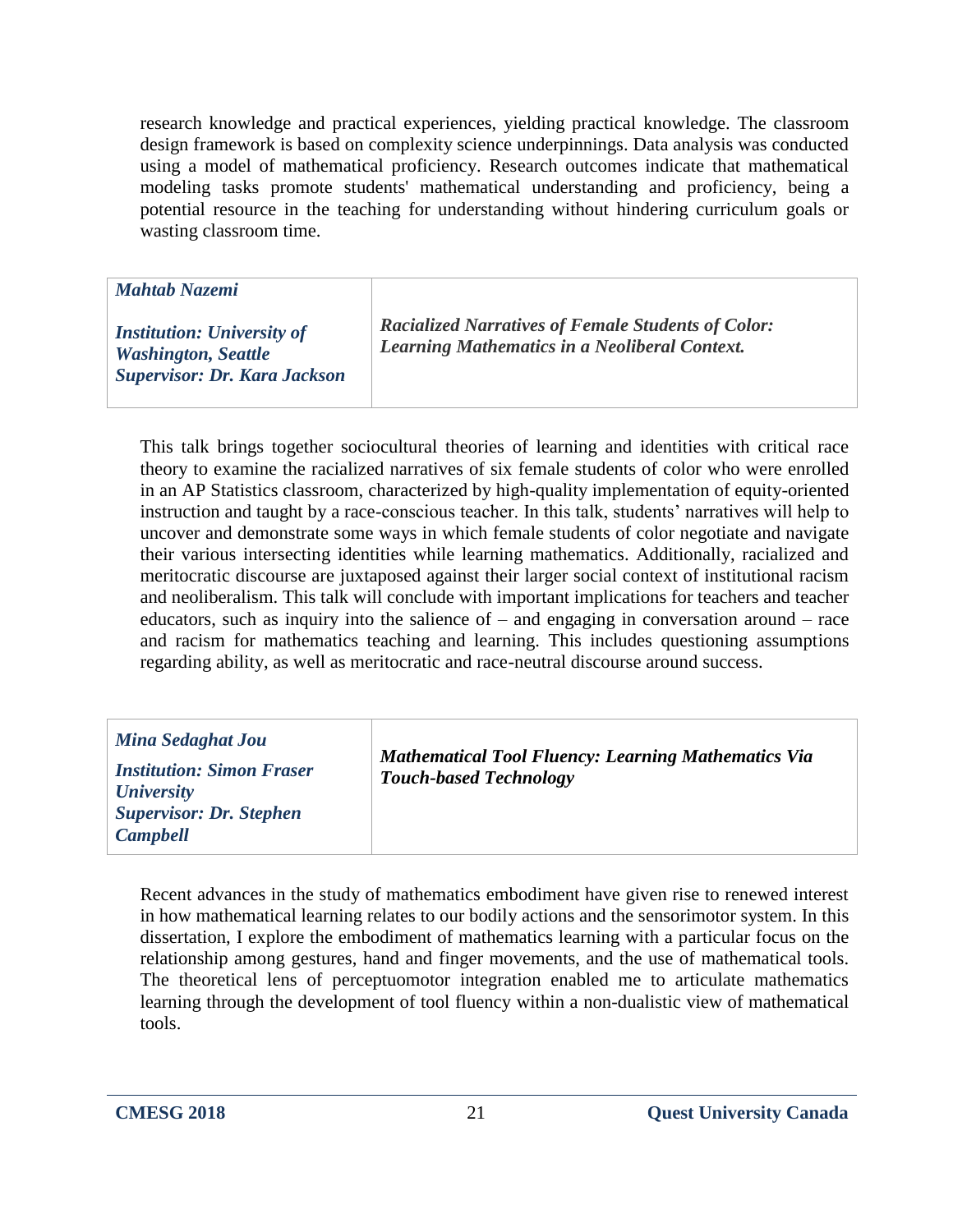The dissertation is structured as three stand-alone descriptive case studies that adopt Husserl's phenomenological attitude in analysing participants' lived experience while using mathematical tools. Drawing on the work of Nemirovsky, one of the main intentions is to provide a thick description of learners' perceptual and motor activities, which may result in the emergence of perceptuomotor integration in Husserlian experiential time.

The results provide evidence for a high degree of gestural and bodily engagement while learning, communicating, and playing with mathematical tools. For example, in the first study, we discuss the process of learning cardinality for a young child in the context of mathematical explorations with a multimodal iPad application named *TouchCounts*. We are identifying the development of 'finger-touching' action while the child is playing with it. In the second study, I present and discuss the notions of 'active sensation' and 'tactile perception,' in the context of a blind undergraduate student explaining the behaviour of a rational function. In the third study, which involves a prospective teacher identifying types of geometric transformation in a touchscreen geometry software (Geometer's Sketchpad (GSP) on iPad), I identify new modes of Arzarello's active interactions. Identifying, analysing, and exploring different modes of interactions with touchscreen-based mathematical tools leads me to propose a new methodological approach for analysing video data. This methodological approach enabled me to catalogue interactions in order to monitor and assess the emergence of mathematics expertise while the learner interacted with the mathematical tool.

**Keywords**: learning; touchscreen-based technology; cardinality; visually impaired; prospective teacher; geometric transformation; tool fluency; fingers

| <b>Jeffrey Truman</b><br><b>Institution: Simon Fraser</b><br><b><i>University</i></b><br><b>Supervisor: Dr. Rina Zazkis</b> | <b>Mathematical Reasoning Among Adults on the Autism</b><br><b>Spectrum: Case Studies with Mathematically Experienced</b><br><b>Participants</b> |
|-----------------------------------------------------------------------------------------------------------------------------|--------------------------------------------------------------------------------------------------------------------------------------------------|
|-----------------------------------------------------------------------------------------------------------------------------|--------------------------------------------------------------------------------------------------------------------------------------------------|

I investigate the unique or unusual characteristics of mathematical problem-solving among adults on the autism spectrum by conducting and analyzing three case studies. The case studies involve providing individuals with a variety of mathematical problems divided into four main groups: paradoxes of infinity, problems emphasizing algebraic or geometric solution, probability, and logic and proof. Participants are given individual interviews, intended to facilitate the communication of their thought processes when solving these problems. Results are analyzed with a variety of constructs, from a perspective that is rooted in Vygotskian ideas and supportive of neurodiversity.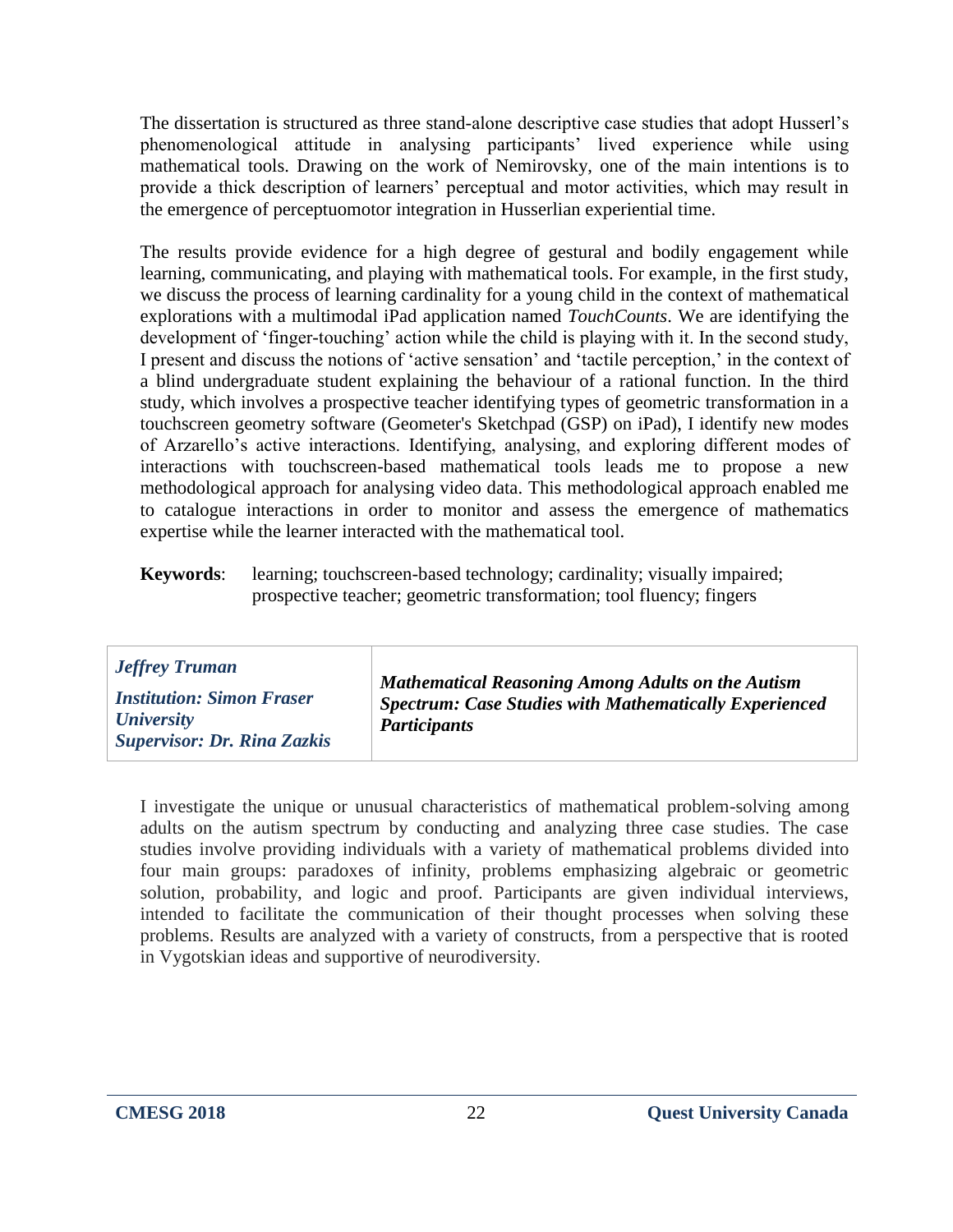*Darien Allan Institution: Simon Fraser University Supervisor: Dr. Peter Liljedahl*

*Student Actions as a Window into Goals and Motives in the Secondary Mathematics Classroom*

Students come to the secondary mathematics classroom with a variety of motives. These motives shape the goals a student holds, the actions that a student performs within the classroom, and ultimately the approach a student takes towards learning. The research presented in this thesis looks closely at student actions in high school mathematics classrooms with the aim of identifying student goals and motives, and further, analysing the relationships between students' actions and their motives.

Using an ethnographic perspective and methods, in situ interviews and observations were conducted in three classrooms. Actions in activity settings were catalogued and analysed, then, using classical activity theory, 10 students' actions and goals in multiple activity settings were analysed to ascertain his or her motives in mathematics class. A 'crossover' approach revealed that similar student actions can be driven by different motives, and that the same motive does not always manifest in similar student action.

| <b>Lauren DeDieu</b><br><b>Institution: McMaster</b><br><b><i>University</i></b><br><b>Supervisor: Dr. Megumi</b><br><b>Harada</b> | Incorporating Mathematical Writing into a Second Year<br><b>Differential Equations Course.</b> |
|------------------------------------------------------------------------------------------------------------------------------------|------------------------------------------------------------------------------------------------|
|                                                                                                                                    |                                                                                                |

Incorporating mathematical writing into the curriculum can be an incredibly value tool. In addition to helping students better understand course content, precise mathematical writing can train students to become logical thinkers and construct rigorous arguments. It can also teach students how to effectively communicate complex ideas to non-experts.

The setting of this study was a second-year differential equations class which contained assignments which emphasized writing quality over mathematical correctness. We explored whether students believed that the written assignments were an effective learning strategy and asked whether or not they believed that working on the assignments led to enhanced communication skills. We also analyzed the extent to which students' pre-existing beliefs may have contributed to these attitudes. Since psychological determinants can have a strong impact on student learning, the hope is that these insights can help instructors frame writing assignments in a way that will help achieve their desired learning outcomes.